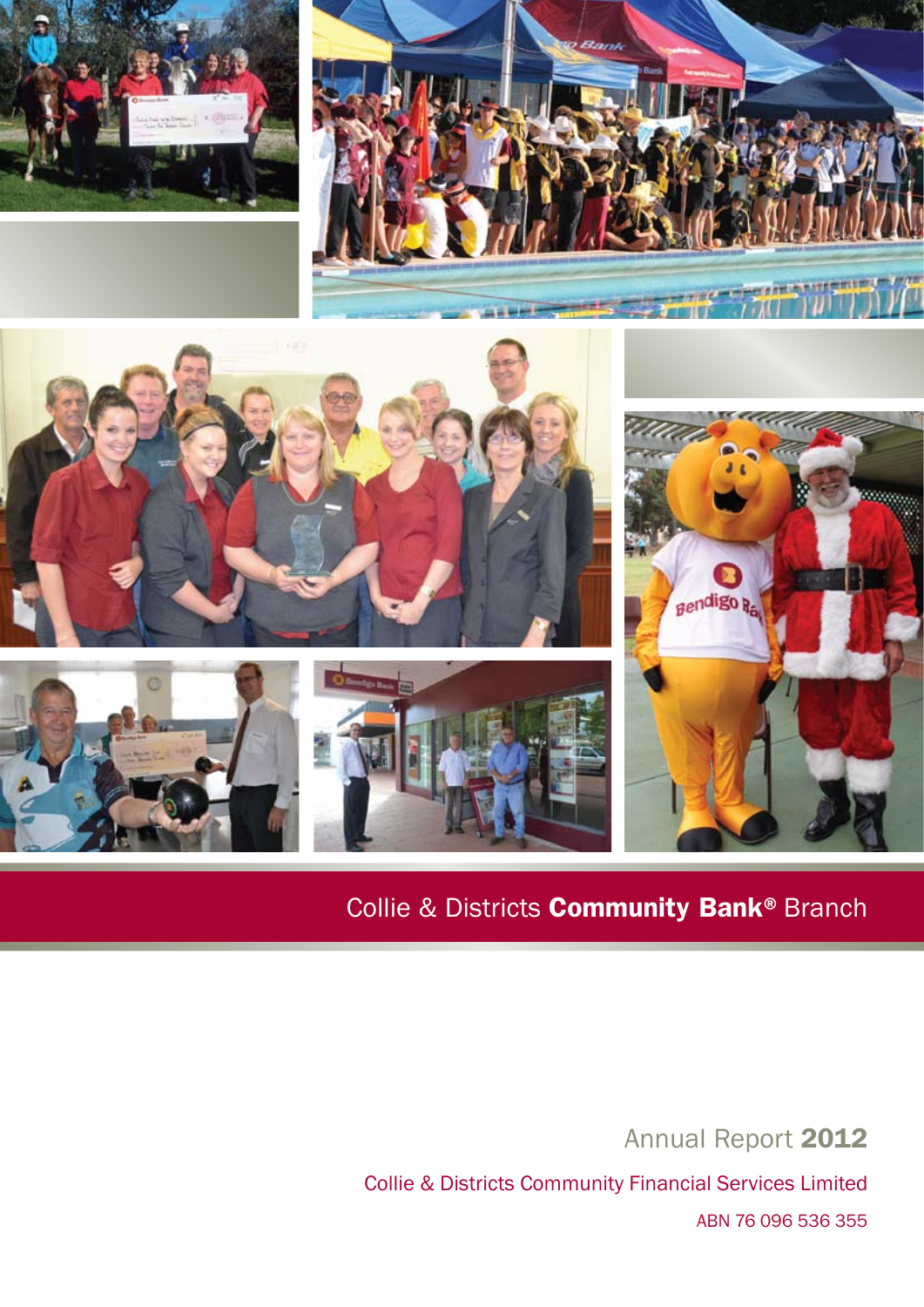# **Contents**

| <b>Chairman's report</b>                | 2  |
|-----------------------------------------|----|
| <b>Manager's report</b>                 | 4  |
| <b>Bendigo and Adelaide Bank report</b> | 5  |
| Directors' report                       | 7  |
| Auditor's independence declaration      | 12 |
| <b>Financial statements</b>             | 13 |
| Notes to the financial statements       | 17 |
| Directors' declaration                  | 35 |
| Independent audit report                | 36 |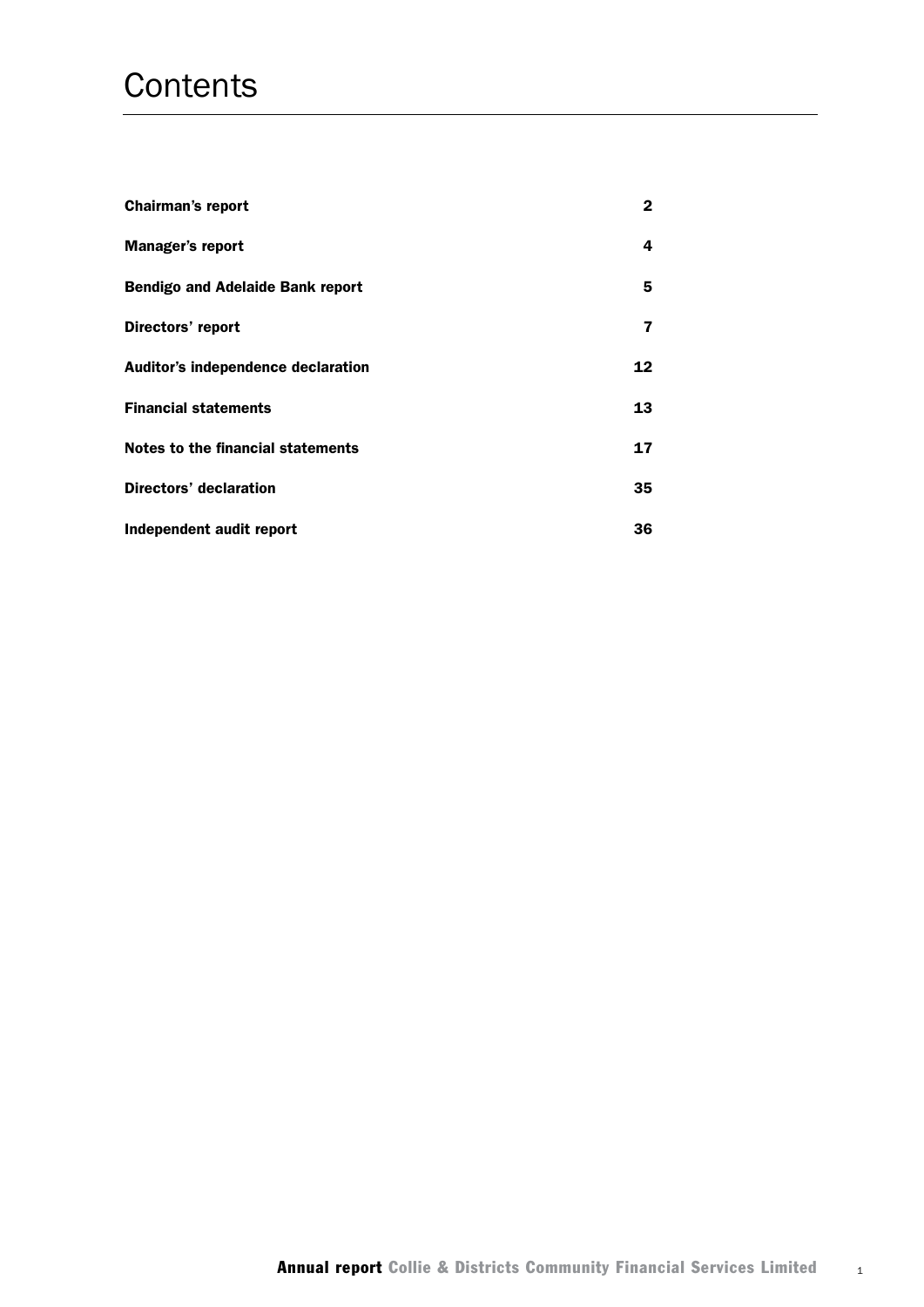# Chairman's report

## For year ending 30 June 2012

Once again the Collie **Community Bank®** Branch has had a successful and prosperous year with record income and profits. Our before tax profit in 2011/12 is \$681,693 which is an outstanding result and one all of us should be very proud of.

The year saw the value of the banking business grow to beyond \$142 million and continues a strong growth trend which has been evident for a number of years. Our staff led by our Manager Travis Ellison have continued to provide a comprehensive range of competitive banking services in a friendly professional manner which is the envy of many businesses in town and we are clearly an employer of choice.

Our focus will continue to evolve around successful, satisfied customers as this leads to a successful community and ultimately a successful Community Bank® branch. Collie Community Bank® Branch has now contributed more than \$1.5 million back into the community and will be looking to continuing to invest strongly back into the communities which support us.

A number of significant events have occurred in 2011/12 or are planned very soon which I wish to share with you;

- During 2011/12 our business premises which we have leased for over 10 years became available for purchase and we have taken the opportunity to secure our premises and invested in the future of the Collie CBD.
- We have celebrated our 10th birthday in late 2011 with a number of events including the very successful Christmas Tree party for our customers.
- We are on the cusp of opening an agency in Darkan to help service our clients and friends to the east and have accompanied this with a number community contributions to support Darkan.
- We have recently been inducted into the Bendigo Community Bank® Hall of Fame for our contributions back into our community and our willingness to help other **Community Bank**<sup>®</sup> branches from across a network of 400 branches Australia wide.
- We have as a result of our strong financial position announced a dividend of 12.5 cents fully franked which has now resulted in us returning all of the original capital to our shareholders from their initial investment in 2001.

There is much work to do in the years ahead to ensure the ongoing success of our business and to help contribute to the success of our community. The banking industry is now tougher than ever with margins being forever squeezed but we take great comfort as should you in the fact that the monies generated thorough banking business are being returned to this community through shareholder dividends and community contributions.

The Collie Community Bank® Branch will always look to invest in projects which provide our community with the greatest benefit. It is likely in the years ahead we will see greater focus on investing in "human capital" as opposed to physical assets. This transition has commenced with support for such services as Chaplaincy Services in all of the Collie Schools and psychologist services at the Collie Family Centre.

The Board of Collie & Districts Community Financial Services Ltd has recently adopted a three year strategic plan which will guide our path into the future and we are always looking to refresh and broaden the base of Board. So during 2012/13 we will be looking to attract younger people and more women onto the Board. This is just one way in which we intend to remain representative, connected and relevant to our community.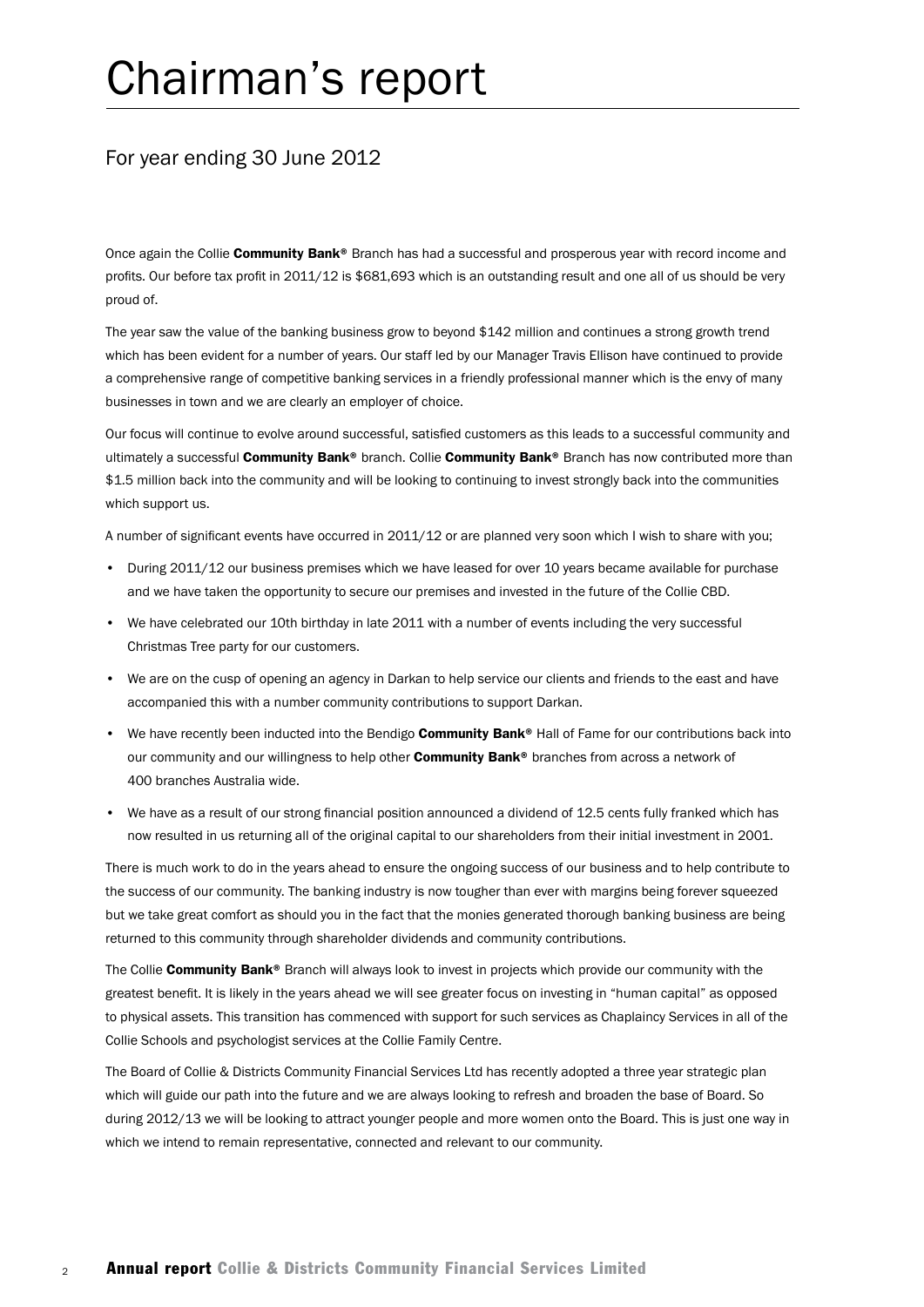Our partners at Bendigo and Adelaide Bank continue to provide great support to both the Board in a governance sense and day to day operational support for our staff. Our partnership continues to grow and evolve into a strong respectful trusting one which ensures success for all.

Of course our capacity to contribute back into the community is not as a result of philanthropy but as a result of the delivery of a profitable banking business. I therefore thank our many and varied customers for their ongoing support and commitment to bank with us and the Board commits to continue to return profits to our community to help grow a strong successful and resilient community.

Glyn Yates **Chairperson**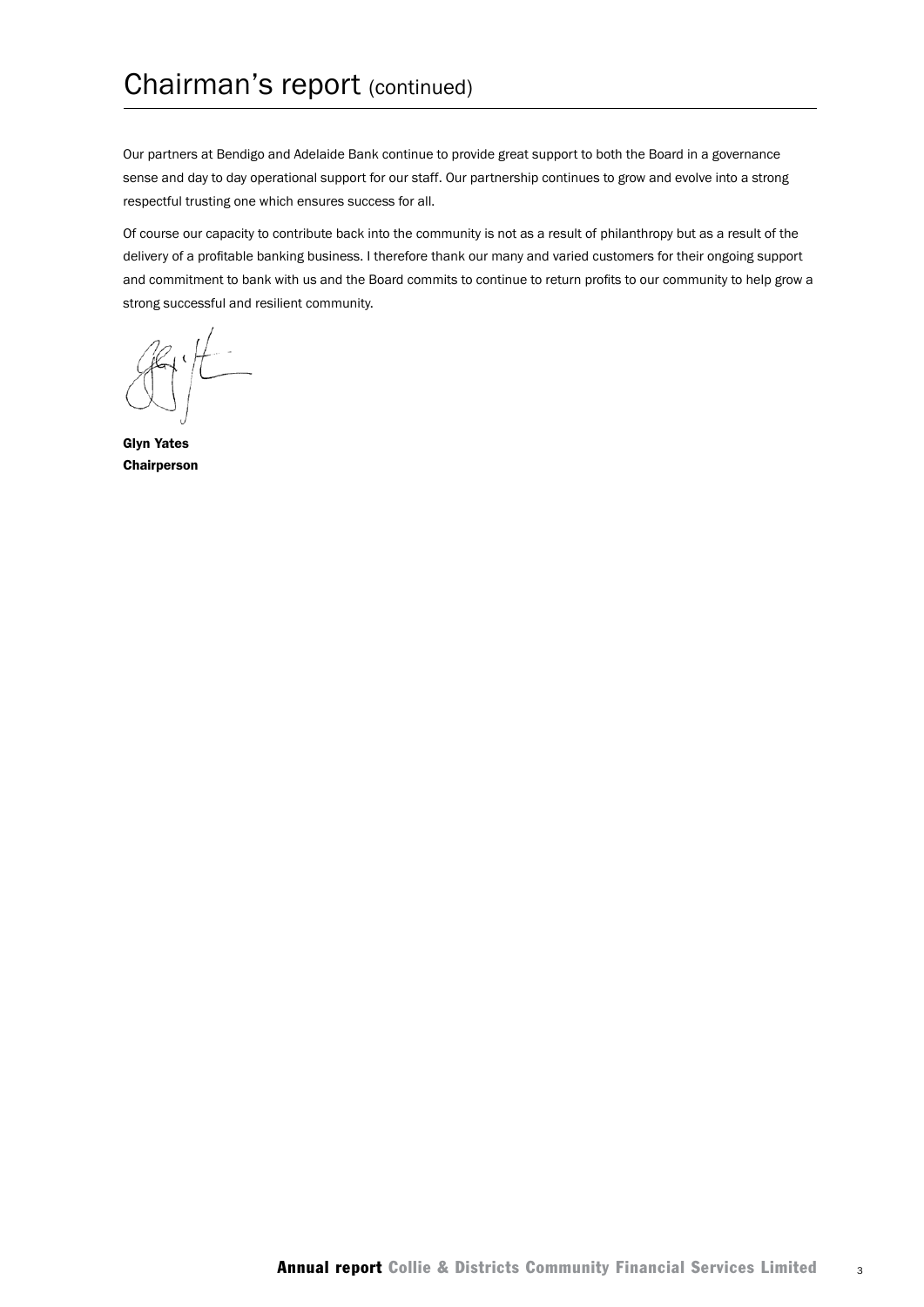# Manager's report

## For year ending 30 June 2012

I am pleased to report to the Board, shareholders and customers on an exceptional years trading at the Collie Community Bank® Branch for the financial year ending June 2012.

The branch once again saw fantastic business growth over the last 12 months in excess of \$18.7 million with our total banking portfolio growing above \$142 million at June 30. The branch achieved growth at well above budgeted expectations which was considered a wonderful effort by the entire banking team.

Our local Community Bank® branch continues to remain focused on delivering a balanced outcome for our customers, our community and our shareholders which remains evident by the growing level of community based grants and sponsorships over the last 12 months. The Bank continues to strengthen its position in the community with sponsorships to a large variety of worthwhile community groups and organisations and this year we purchased our business premises – reinforcing our long term commitment to Collie.

Your Community Bank® branch staff were once again out and about in your community in the last 12 months and you might have seen us at events such as the Collie Agricultural Show, Collie **Community Bank®** Branch Christmas Tree, our Corporate Bowls team, or simply providing a cuppa and cake at the branch for Seniors Week. As we are all Collie residents, you will often find us following or playing in various sporting groups, on local committees or helping out local community groups.

I wish to thank the following staff members for their significant contributions over the last 12 months; Danelle, Tegan, Sharon, Jody, Sue, Darcy, Michelle, Breanna & Kristy. This year saw the resignation of Breanna who left after 4.5 years of fantastic service and is missed by staff and customers alike. We welcome Michelle Strike to the team as our newest Customer Service Officer and congratulate Tegan on her promotion to Customer Relationship Officer.

Unfortunately this year saw the passing of one of our past Directors in Jo Whiteaker. Jo was a wonderful lady who contributed to numerous community groups as well as spending time on our Board and her loss was keenly felt by all the staff at Collie Community Bank® Branch.

Our branch has once again lead the way in Marketing in WA by purchasing our own TV. All existing and prospective customers who enter the branch can see just what we are doing in the community, plus it gives us the opportunity to support our partner Bendigo and Adelaide Bank by running their corporate TV advertisements.

As the staff of your **Community Bank®** branch, we believe that it is our responsibility to ensure that our community and customers understand that we are not merely "just another Bank", and that we will continue to provide the quality, friendly and reliable service for which we are known.

Finally, I wish to thank our loyal customers and shareholders for their continued support, the Board of the Collie Community Bank<sup>®</sup> Branch for their ongoing guidance and commitment, and the staff of your Community Bank<sup>®</sup> branch for the enthusiastic, hardworking and enjoyable environment they provide.

MM.

Travis Ellison Branch Manager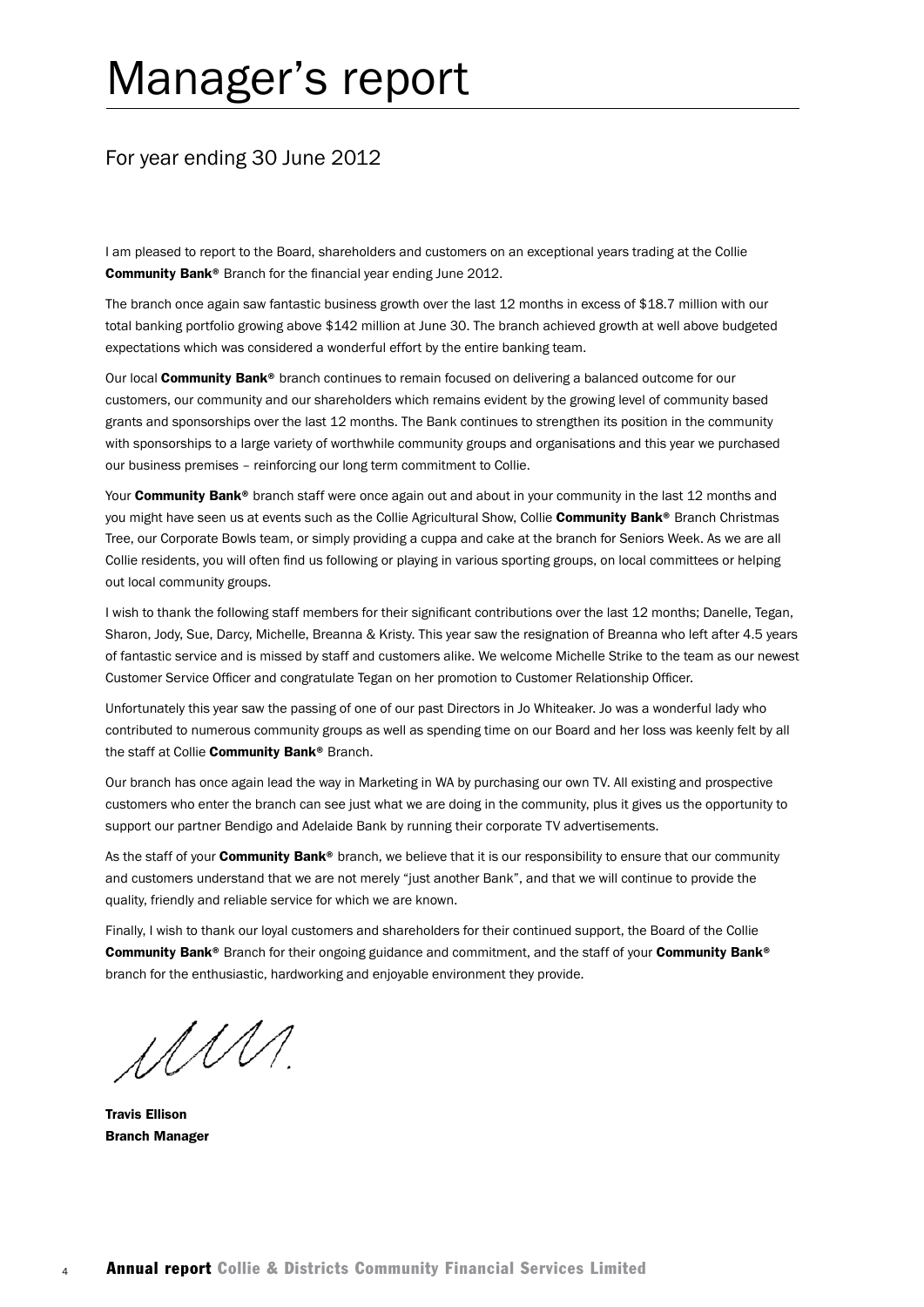# Bendigo and Adelaide Bank report

# For year ending 30 June 2012

Thanks to your support as shareholders the **Community Bank®** network has achieved a significant milestone this year, contributing more than \$80 million to support the communities these unique companies operate within.

This figure was almost unimaginable when the **Community Bank®** model was first launched in 1998, in partnership with the people from the small Victorian wheat farming towns of Rupanyup and Minyip. For these communities the Community Bank® model was seen as a way to restore branch banking services to the towns, after the last of the major banks closed its services. However, in the years since the **Community Bank®** model has become so much more.

In the past financial year a further 20 Community Bank<sup>®</sup> branches have opened, this growth is in-line with our forecast and consistent with what we have seen in recent years. Demand for the model remains strong and there are currently another 32 Community Bank® sites in development, with many more conversations happening with communities Australia wide.

At the end of the financial year  $2011/12$  the **Community Bank®** network had achieved the following:

- Returns to community \$80 million
- Community Bank® branches 295
- Community Bank<sup>®</sup> branch staff more than 1,400
- Community Bank® branch Directors 1,905
- Volume footings \$21.75 billion
- Customers 500,000
- Shareholders 71,197
- Dividends paid to shareholders \$28.8 million

Almost 300 communities have now partnered with Bendigo and Adelaide Bank, so they can not only enhance banking services, but more importantly aggregate the profits their banking business generates and reinvest it in local groups and projects that will ultimately strengthen their community.

In the past 14 years we have witnessed the **Community Bank®** network's returns to communities grow exponentially each year, with \$470,000 returned within the first five years, \$8.15 million within the first eight and \$22.58 million by the end of the first decade of operation.

Today that figure is an astonishing \$80 million and with the continued growth and popularity of the Community Bank<sup>®</sup> model, returns should top \$100 million by the end of 2013. These dollars add up to new community facilities, improved services, more opportunities for community engagement activities and generally speaking, a more prosperous society.

The communities we partner with also have access to Bendigo and Adelaide Bank's extensive range of other community building solutions including Community Enterprise Foundation™ (philanthropic arm), Community Sector Banking (banking service for not-for-profit organisations), Generation Green™ (environment and sustainability initiative), Community Telco (telecommunications solution), sponsorships, scholarships and Community Enterprises that provide **Community Bank®** companies with further development options.

In Bendigo and Adelaide Bank, your **Community Bank®** company has a committed and strong partner and over the last financial year our company has also seen much success.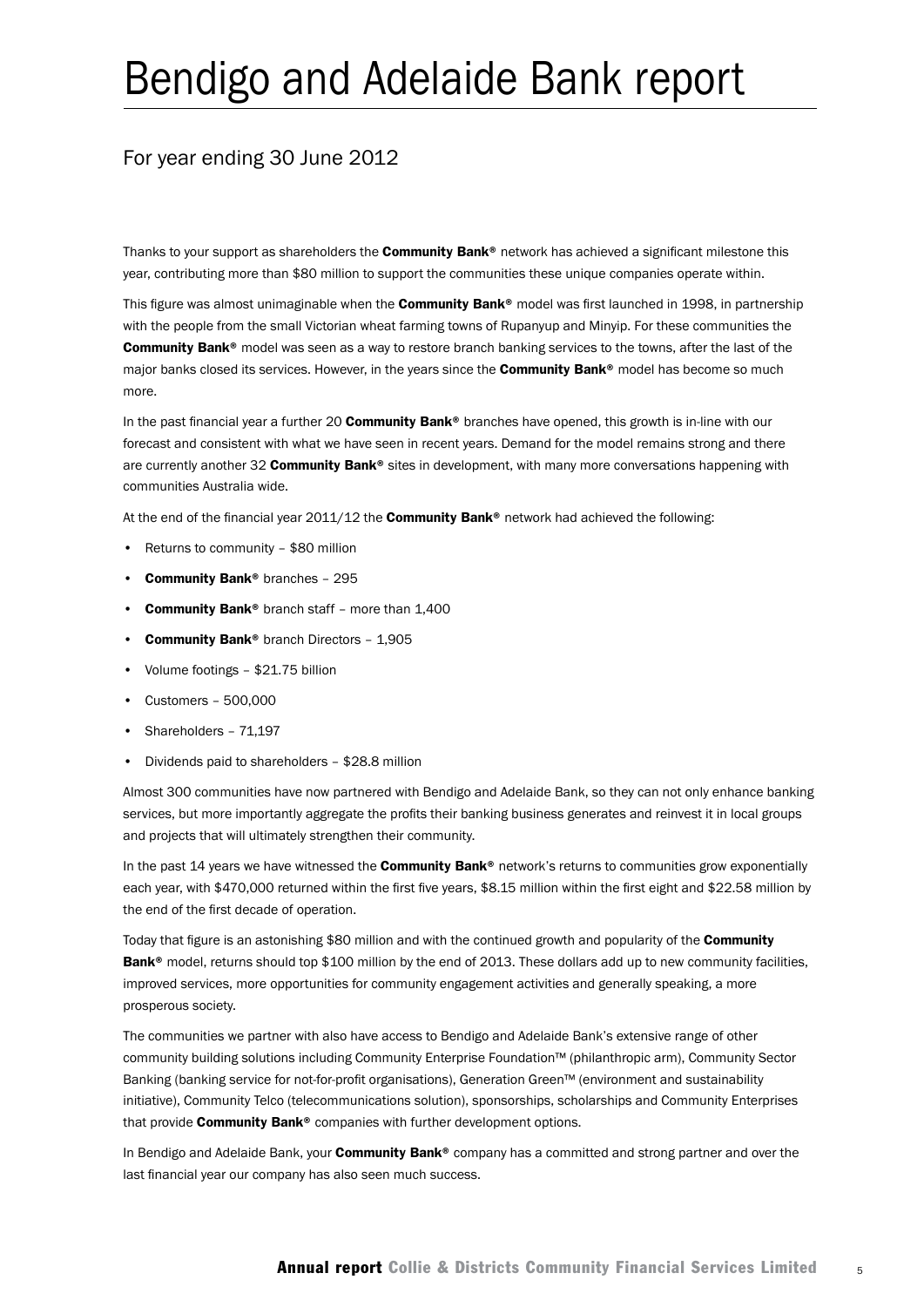Last December, our Bank joined the ranks of Australia's A-rated banks following an upgrade announced by Standard & Poor's. Its decision to raise our long-term rating from BBB+ to A- means the Bank (and its Community Bank® partners) are now rated 'A' by all three of the world's leading credit rating agencies. This is a huge boost to the Bank and will allow us to access new funding opportunities. It will also enable our group to service supporters who were precluded from banking with us because we were not A rated.

The rating upgrade is a welcome boost for the Bank and its partners at a time when funding is expensive and likely to remain so, margins have been eroded across the industry, credit growth is sluggish at best and subsequently, the profitability of banks remains under pressure.

Not surprisingly, these factors continue to place pressure on our Bank's margin and as Community Bank® margin share is still in part based on fixed trails, this is continuing to reflect a skew in margin share between the Bank and its Community Bank® partners.

We've been working with the Community Bank® network to take action to reduce this imbalance (which is in favour of the Community Bank® partners) and see the share of revenue on core banking products closely aligned to the key principal of 50/50 revenue share. Recent market developments are challenging this goal, but the Bank and its partners remain committed to addressing this.

It's Bendigo and Adelaide Bank's vision to be Australia's leading customer-connected bank. We believe our strength comes from our focus on the success of our customers, people, partners and communities. We take a 100-year view of our business; we listen and respect every customer's choice, needs and objectives. We partner for sustainable longterm outcomes and aim to be relevant, connected and valued.

This is what drives each and every one of our people and we invite you as **Community Bank®** shareholders to support us as we work with our partners to deliver on our goals and ensure our sustained and shared success.

As **Community Bank®** shareholders you are part of something special, a unique banking movement which has evolved into a whole new way of thinking about banking and the role it plays in modern society.

We thank you all for the part you play in driving this success.

IW JAK.

Russell Jenkins Executive Customer and Community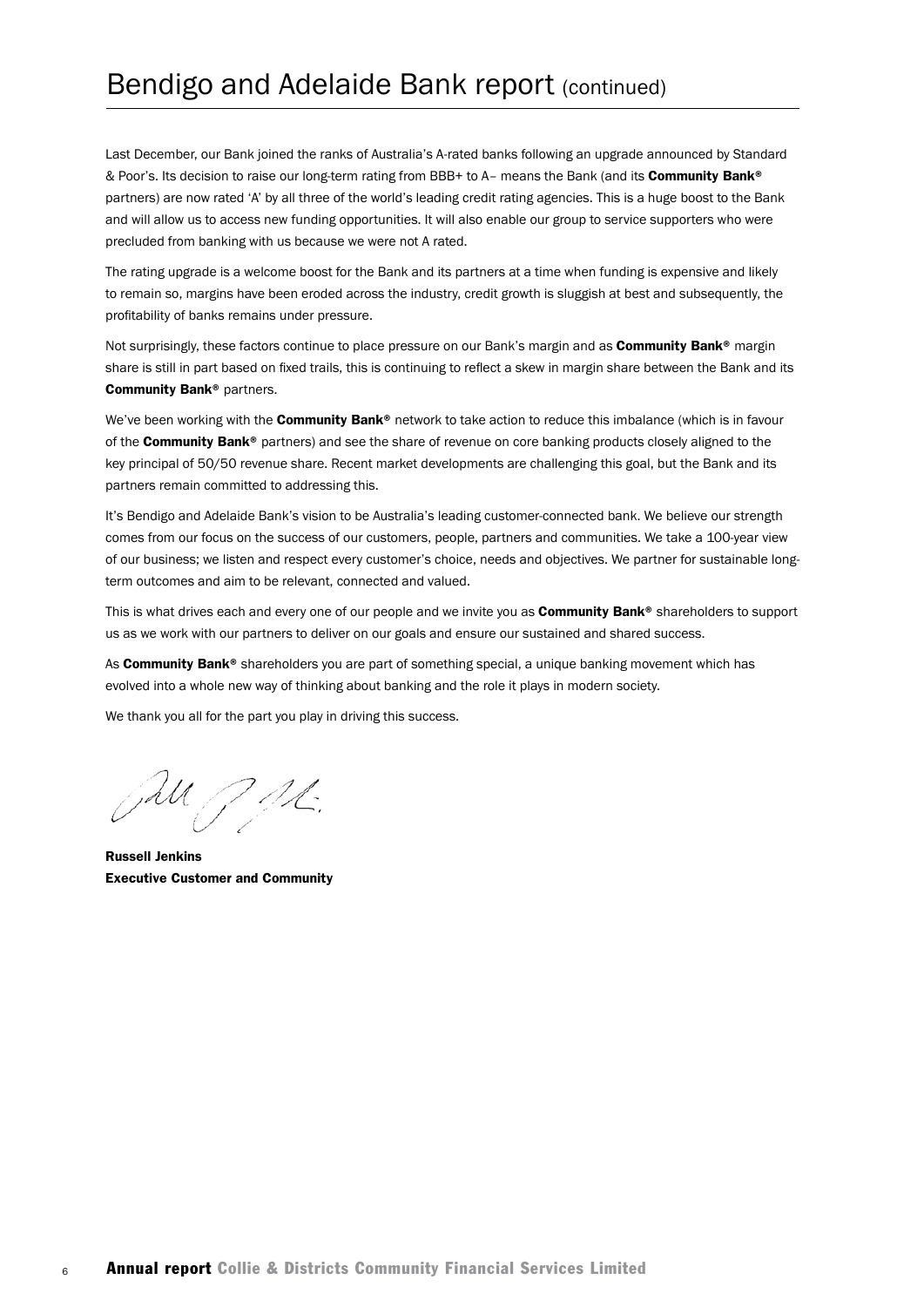# Directors' report

# For the financial year ended 30 June 2012

Your Directors present their report, together with the financial statements of the company for the financial year ended 30 June 2012.

#### **Directors**

The names of Directors in office at any time during or since the end of the year are:

| <b>Glyn Yates</b>                |                                                                                                                                                                                                                                                                               |
|----------------------------------|-------------------------------------------------------------------------------------------------------------------------------------------------------------------------------------------------------------------------------------------------------------------------------|
| Position:                        | Chairman                                                                                                                                                                                                                                                                      |
| Occupation:                      | Business Owner / Manager                                                                                                                                                                                                                                                      |
| Background Information:          | Current Deputy Shire President, Past President of the Collie Chamber of Commerce,<br>Past Chairperson Collie River Valley Marketing Group, Member of the Collie Senior<br>High School Council. Tertiary qualifications in Forestry. Lived in Collie for the past<br>24 years. |
| Interest in shares and options:  | 5,000 shares                                                                                                                                                                                                                                                                  |
| Guisseppe (Joseph) John Italiano |                                                                                                                                                                                                                                                                               |
| Position:                        | Non-Executive Director                                                                                                                                                                                                                                                        |
| Occupation:                      | Company Manager                                                                                                                                                                                                                                                               |
| Background Information:          | Currently the WA Regional Manager for Rural Press Limited. Has worked for Collie<br>Mail and associated companies for over 40 years. Past Secretary of Collie Rotary<br>Club and currently Club Secretary.                                                                    |
| Interest in shares and options:  | 3,301 shares                                                                                                                                                                                                                                                                  |
| <b>Neil Richard Martin</b>       |                                                                                                                                                                                                                                                                               |
| Position:                        | Non-Executive Director                                                                                                                                                                                                                                                        |
| Occupation:                      | Farmer                                                                                                                                                                                                                                                                        |
| Background Information:          | Associate Diploma in Valuation, Certificate in Real Estate Management. Business<br>proprietor and Rotarian for over 18 years. Past Collie Rotary Club president.                                                                                                              |
| Interest in shares and options:  | 6,001                                                                                                                                                                                                                                                                         |
| Ian Houghton Miffling            |                                                                                                                                                                                                                                                                               |
| Position:                        | Non-Executive Director / company Secretary                                                                                                                                                                                                                                    |
| Occupation:                      | Retired                                                                                                                                                                                                                                                                       |
| Background Information:          | Former Chief Executive Officer of the Shire of Collie, Justice of the Peace, Collie Shire<br>Councillor, Member of Board of Management Riverview Residence Collie and Board<br>Secretary The Coal Miners Welfare Board of WA.                                                 |
| Interest in shares and options:  | 4,501 shares                                                                                                                                                                                                                                                                  |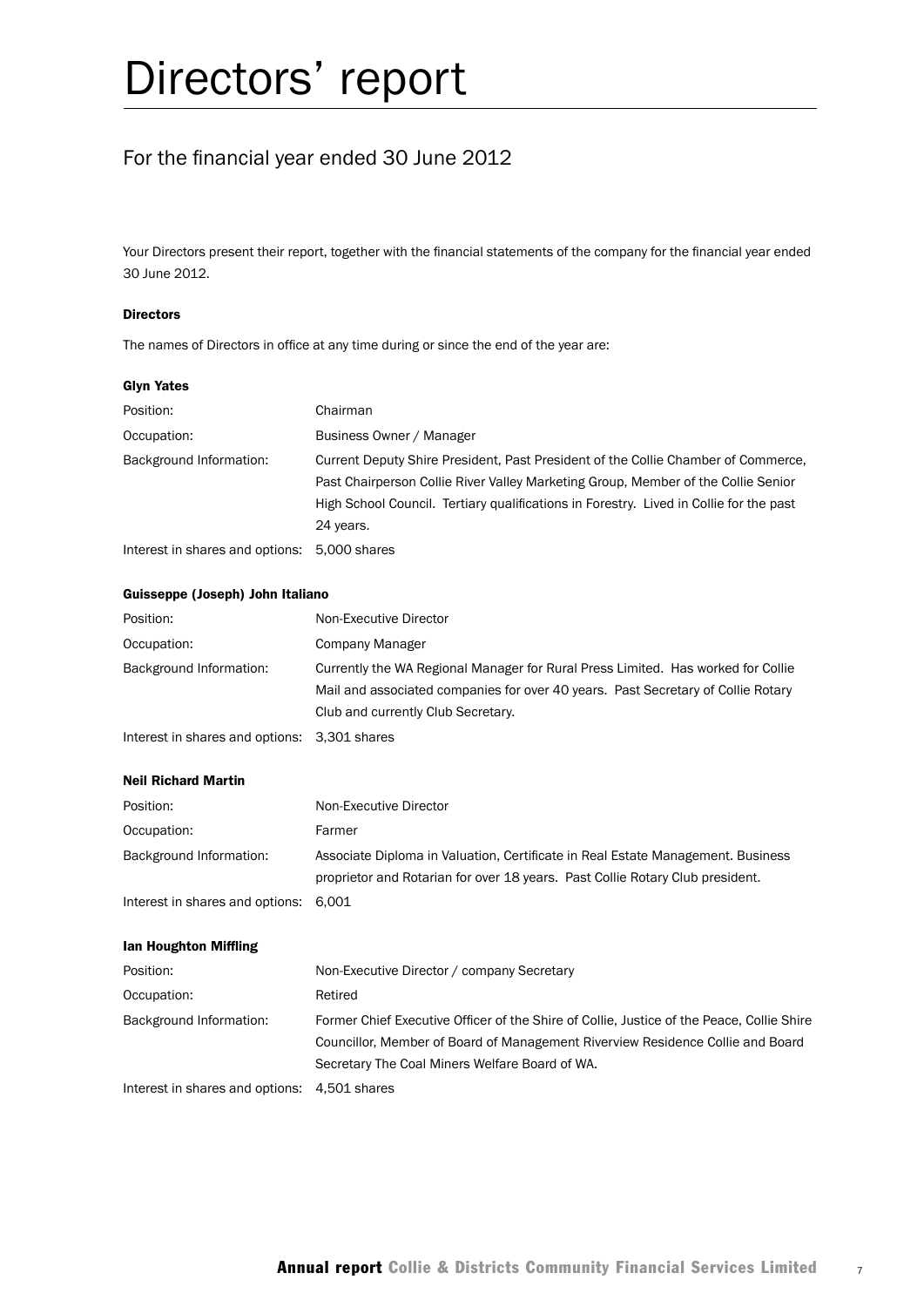#### Directors (continued)

| John Alfred Piavanini            |                                                                                                                                                                                                                                                                                                                     |
|----------------------------------|---------------------------------------------------------------------------------------------------------------------------------------------------------------------------------------------------------------------------------------------------------------------------------------------------------------------|
| Position:                        | Non-Executive Director                                                                                                                                                                                                                                                                                              |
| Occupation:                      | Company Director / Business Owner                                                                                                                                                                                                                                                                                   |
| Background Information:          | Business proprietor selling new and used earthmover parts as well as rental and<br>farming properties. Collie Shire Councillor, past Member of the Board of Collie<br>Chamber of Commerce and Industry and a former Board Member of the Bunbury<br>Wellington Economic Alliance.                                    |
| Interest in shares and options:  | 13,001 shares                                                                                                                                                                                                                                                                                                       |
| <b>Kenneth William Smallwood</b> |                                                                                                                                                                                                                                                                                                                     |
| Position:                        | Non-Executive Director                                                                                                                                                                                                                                                                                              |
| Occupation:                      | Retired                                                                                                                                                                                                                                                                                                             |
| Background Information:          | Ex-Chief Engineer UK Merchant Navy, emigrated to WA from Scotland in 1983<br>Worked in the Power Generation industry in WA, SE Asia and Singapore for over 24<br>years, in various positions in both operations and maintenance.<br>Tertiary qualifications in Electrical Engineering and Marine Power Engineering. |
| Interest in shares and options:  | 21,600 shares                                                                                                                                                                                                                                                                                                       |
| <b>Jocelyn Whiteaker</b>         |                                                                                                                                                                                                                                                                                                                     |
| Position:                        | Non-Executive Director (resigned 22/8/2011)                                                                                                                                                                                                                                                                         |
| Occupation:                      | Home duties                                                                                                                                                                                                                                                                                                         |
| Background Information:          | Member of the Collie Heritage Group and Collie Tidy Towns Committee. Lived in Collie<br>for than 20 years.                                                                                                                                                                                                          |
| Interest in shares and options:  | 200 shares                                                                                                                                                                                                                                                                                                          |
| Ian Johnstone Shannon            |                                                                                                                                                                                                                                                                                                                     |
| Position:                        | Non-Executive Director                                                                                                                                                                                                                                                                                              |
| Occupation:                      | Self Employed                                                                                                                                                                                                                                                                                                       |
| Background Information:          | Business proprietor of Collie Salvage and Hardware Store for the past 15 years.                                                                                                                                                                                                                                     |
| Interest in shares and options:  | 2,500 shares                                                                                                                                                                                                                                                                                                        |
| <b>Paul Raymond Sweeney</b>      |                                                                                                                                                                                                                                                                                                                     |
| Position:                        | Non-Executive Director                                                                                                                                                                                                                                                                                              |
| Occupation:                      | Self Employed Business Owner                                                                                                                                                                                                                                                                                        |
| Background Information:          | Business proprietor of Collie Electrical Services for the past 12 years.                                                                                                                                                                                                                                            |
| Interest in shares and options:  | 1,500 shares                                                                                                                                                                                                                                                                                                        |
| <b>Colleen Maree DeAngelis</b>   |                                                                                                                                                                                                                                                                                                                     |
| Position:                        | Non-Executive Director                                                                                                                                                                                                                                                                                              |
| Occupation:                      | <b>Business Owner</b>                                                                                                                                                                                                                                                                                               |
| Background Information:          | Business Owner of hairdressing Salon. Life member and Treasurer for the Collie<br>Netball Association and Treasurer for the Collie Basketball Association. Has lived in<br>Collie for 25 years.                                                                                                                     |
| Interest in shares and options:  | 100 shares                                                                                                                                                                                                                                                                                                          |
|                                  |                                                                                                                                                                                                                                                                                                                     |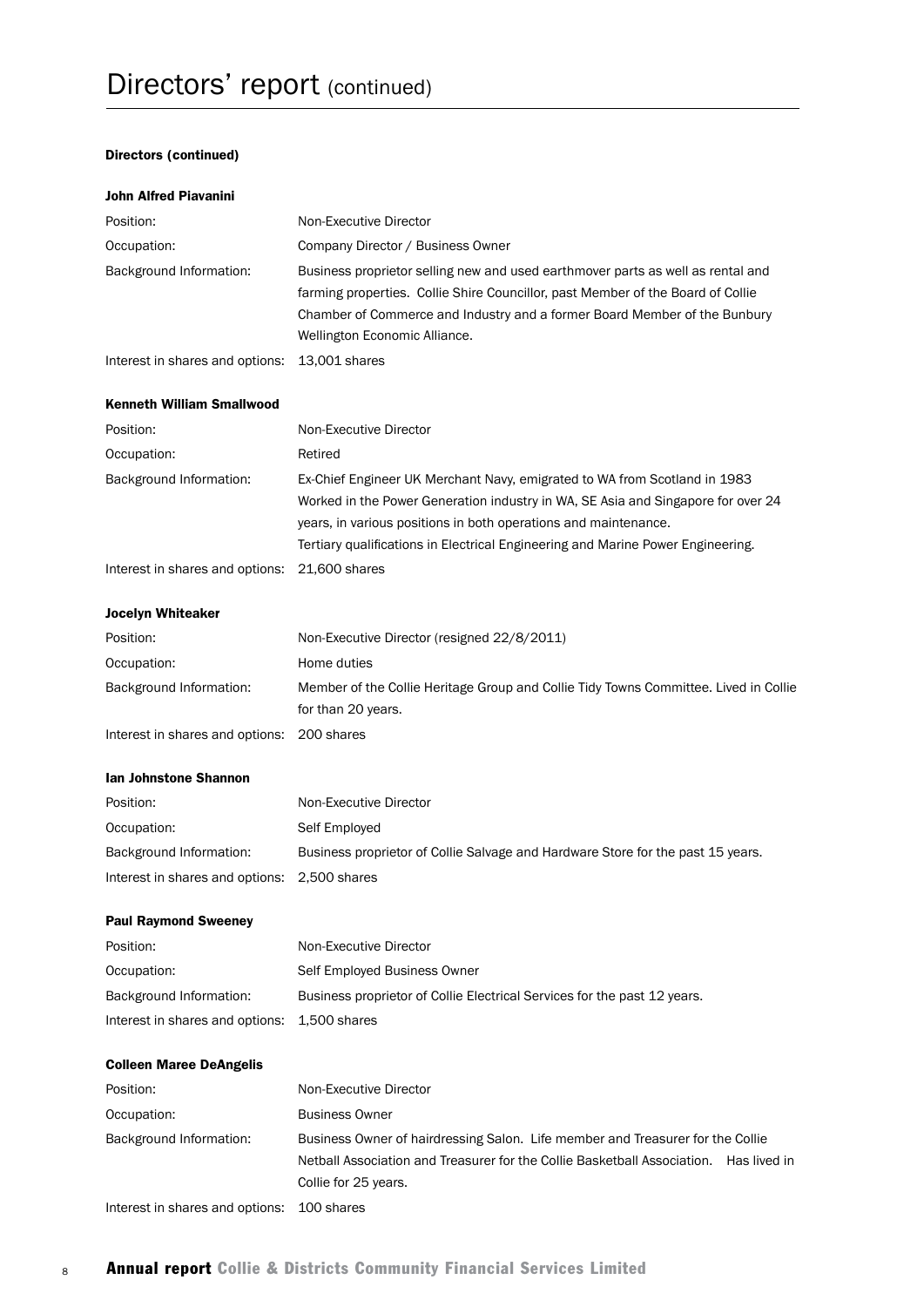#### Company Secretary

Ian Houghton Miffling.

#### Directors' meetings attended

During the financial year, 17 meetings of Directors (including committees of Directors) were held. Attendances by each Director during the year were as follows:

|                                       | <b>Directors' meetings</b>   |                           |
|---------------------------------------|------------------------------|---------------------------|
| <b>Name of Directors</b>              | Number eligible<br>to attend | <b>Number</b><br>attended |
| <b>Glyn Yates</b>                     | 13                           | 13                        |
| Joe Italiano                          | 13                           | 12                        |
| lan Shannon                           | 13                           | 11                        |
| lan Miffling                          | 13                           | 13                        |
| <b>Neil Martin</b>                    | 13                           | 13                        |
| Kenneth Smallwood                     | 13                           | $12 \overline{ }$         |
| Jocelyn Whiteaker (retired 22/8/2011) | $\mathbf{1}$                 | 0                         |
| John Piavanini                        | 13                           | 13                        |
| Paul Sweeney                          | 13                           | $\overline{7}$            |
| <b>Colleen Deangelis</b>              | 13                           | 13                        |

#### Principal activity and review of operations

The principal activity and focus of the company's operations during the year was the operation of a Branch of Bendigo and Adelaide Bank, pursuant to a franchise agreement.

#### Operating results

The profit of the company after providing for income tax amounted to \$495,237.

#### Dividends paid or recommended

The company paid dividends of \$53,783 in December, 2011. The company has proposed dividends of \$Nil at 30 June, 2012.

#### Financial position

The net assets of the company have increased from \$372,243 as at 30 June 2011 to \$813,698 as at 30 June 2012, which is an improvement on prior year due to the improved operating performance of the company.

The Directors believe the company is in a stable financial position.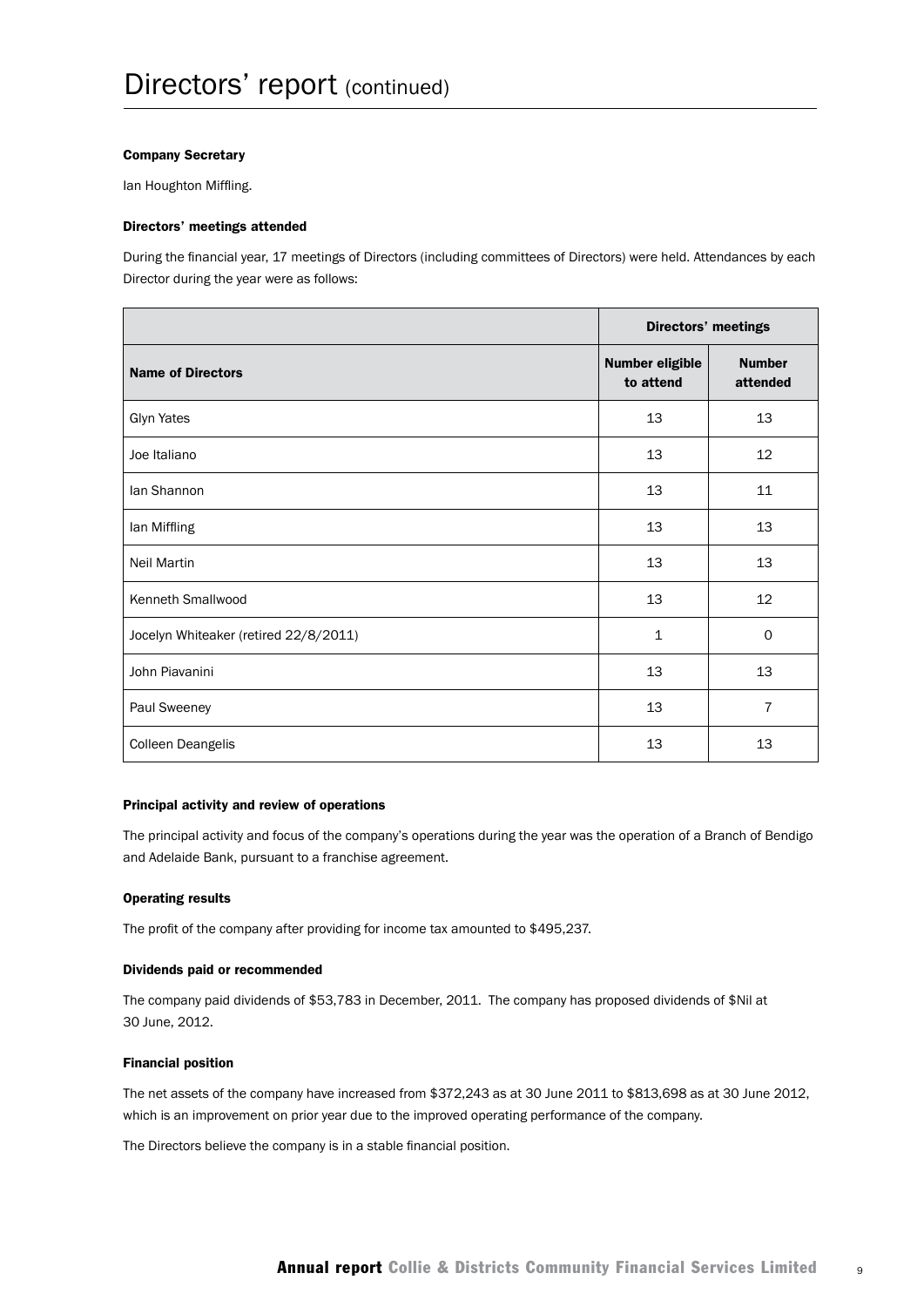#### Significant changes in state of affairs

In the opinion of the Directors, there were no significant changes in the state of affairs of the company that occurred during the financial year under review, not otherwise disclosed in these financial statements.

#### After balance date events

No matters or circumstances have arisen since the end of the financial year that significantly affected or may significantly affect the operations of the company, the results of those operations, or the state of affairs of the company in future financial years.

#### Future developments

Likely developments in the operations of the company and the expected results of those operations in future financial years have not been included in this report, as the inclusion of such information is likely to result in unreasonable prejudice to the company.

#### **Options**

No options over issued shares or interests in the company were granted to Directors or Executives during or since the end of the financial year and there were no options outstanding at the date of this report.

The Directors and Executive do not own any options over issued shares or interests in the company at the date of this report.

#### Indemnifying Officers or Auditor

Indemnities have been given, during and since the end of the financial year, for any persons who are or have been a Director or an Officer, but not an Auditor, of the company. The insurance contract prohibits disclosure of any details of the cover.

#### Environmental issues

The company's operations are not regulated by any significant environmental regulation under a law of the Commonwealth, State or Territory.

#### Proceedings on behalf of company

No person has applied for leave of Court to bring proceedings on behalf of the company or intervene in any proceedings to which the company is a party for the purpose of taking responsibility on behalf of the company for all or any part of those proceedings.

The company was not a party to any such proceedings during the year.

#### Corporate governance

The company has implemented various corporate governance practices, which include:

- a) Director approval of operating budgets and monitoring of progress against these budgets;
- b) Ongoing Director training; and
- c) Monthly Director meetings to discuss performance and strategic plans.

The company has not appointed a separate audit committee due to the size and nature of operations. The normal functions and responsibilities of an audit committee have been assumed by the Board.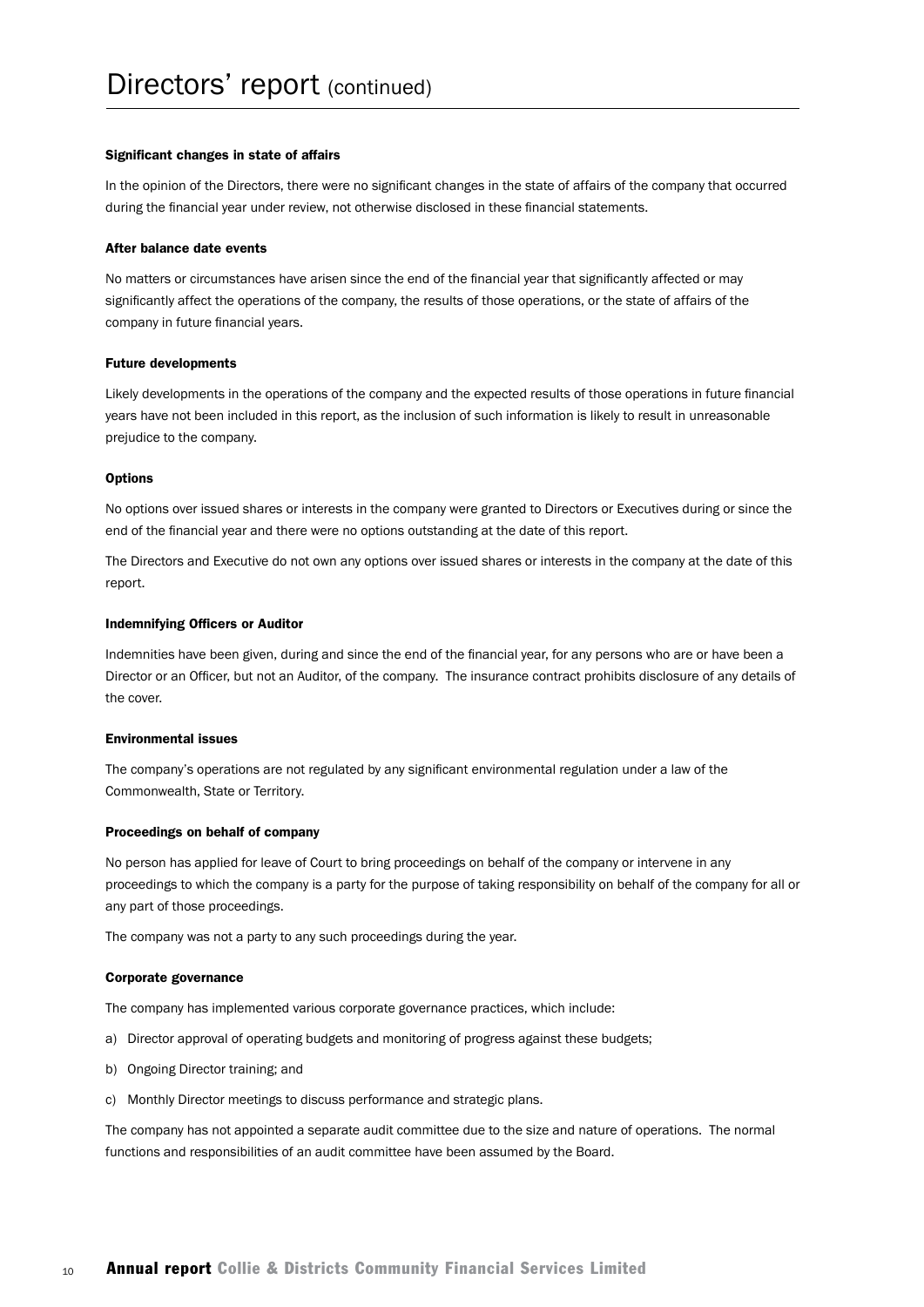#### Non-audit services

The Board is satisfied that the provision of non-audit services during the year is compatible with the general standard of independence for Auditors imposed by the Corporations Act 2001. The Directors are satisfied that the services disclosed below did not compromise the external Auditor's independence for the following reasons:

- all non-audit services are reviewed and approved by the Board prior to commencement to ensure they do not adversely affect the integrity and objectivity of the Auditor; and
- the nature of the services provided do not compromise the general principles relating to Auditor independence in accordance with APES 110: Code of Ethics for Professional Accountants set by the Accounting Professional and Ethical Standards Board.

The following fees for non-audit services were paid/payable to the external Auditors during the year ended 30 June 2012:

Taxation services: \$7,050

#### Auditor's independence declaration

The lead Auditor's independence declaration under s 307C of the Corporations Act 2001 for the year ended 30 June 2012 is included within the financial statements.

This Report of the Directors is signed in accordance with a resolution of the Board of Directors.

Glyn Yates Director

Dated 12 September 2012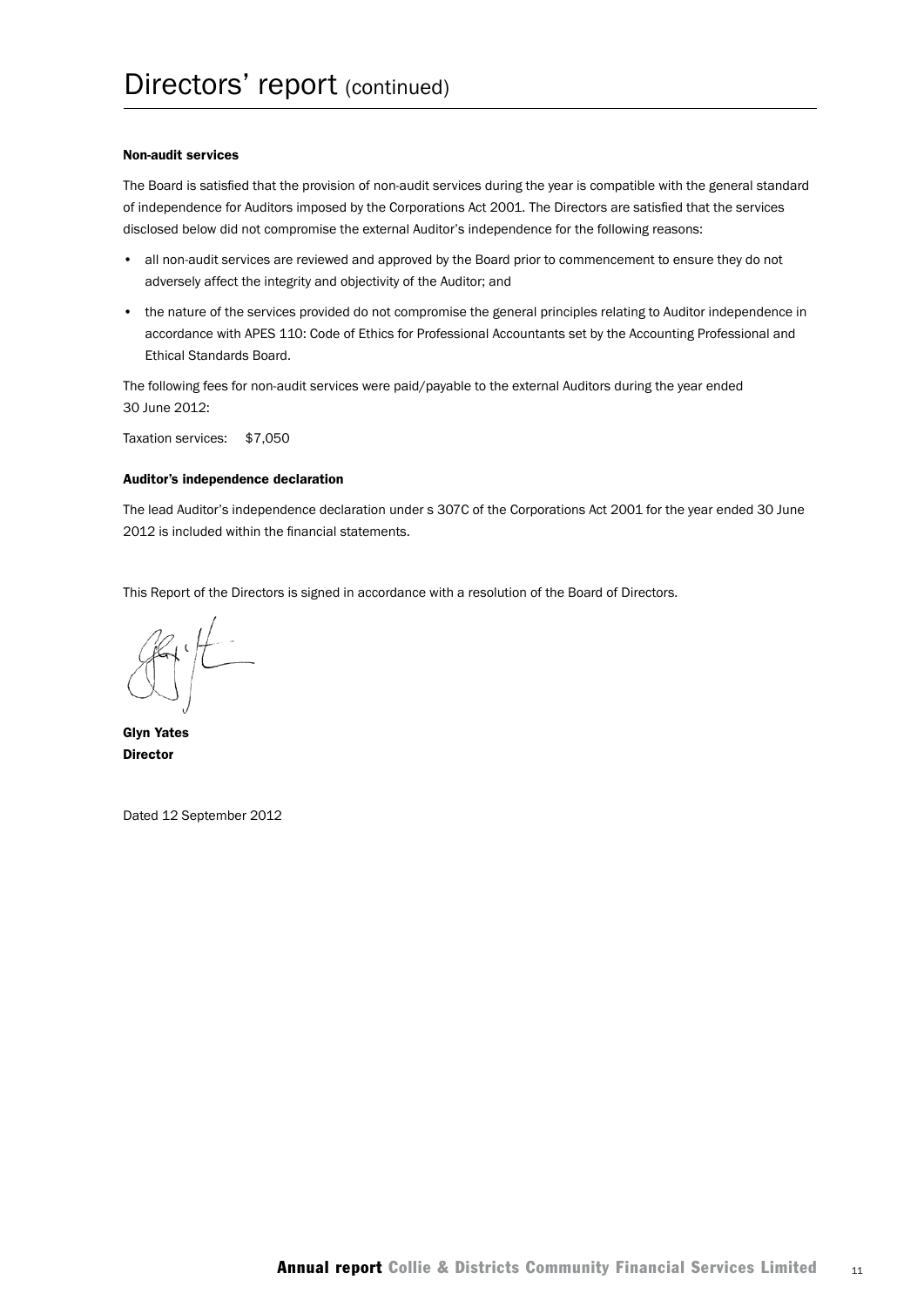# Auditor's independence declaration



#### **AUDITOR'S INDEPENDENCE DECLARATION**

As lead auditor for the audit of the financial report of Collie & Districts Community Financial Services Limited for the year ended 30 June 2012, I declare that, to the best of my knowledge and belief, there have been no contraventions of:

- $(i)$ the auditor independence requirements of the Corporations Act 2001 in relation to the audit; and
- $(i)$ any applicable code of professional conduct in relation to the audit.

Rsm Bird Cameron Partners **RSM BIRD CAMERON PARTNERS** 

**TUTU PHONG** Partner

Perth, WA Dated: 12 September 2012

Liability limited by a scheme approved<br>under Professional Standards Legislation

Major Offices in: Perth, Sydney, Melbourne,<br>Adelaide and Canberra ABN 36 965 185 036

RSM Bird Cameron Partners is a member of the RSM network. Each member of the HSM network is an independent accounting and advisory firm which<br>practises in its own right. The HSM network is not itself a separate legal entity in any jurisdiction.

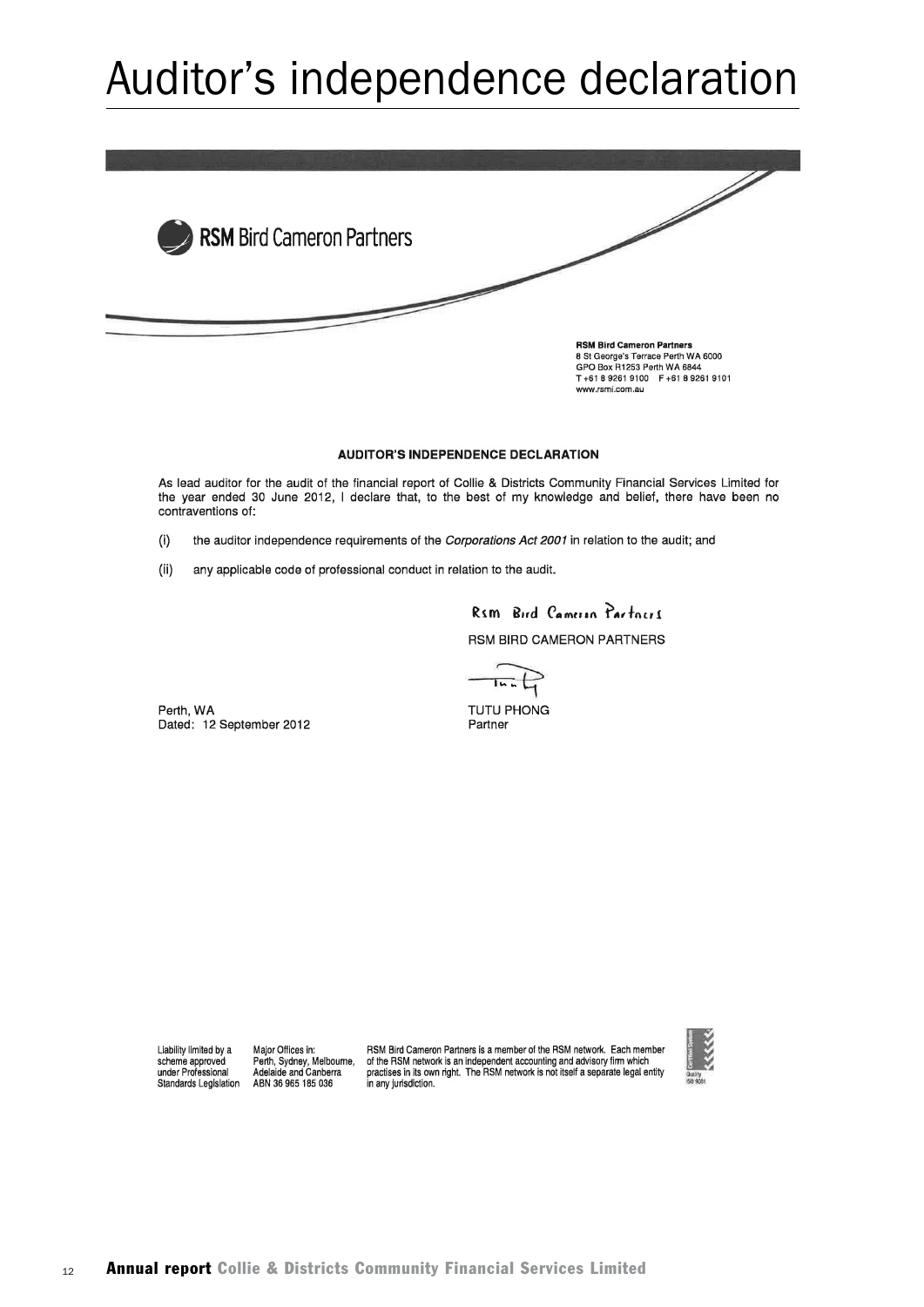# Statement of comprehensive income for the year ended 30 June 2012

| <b>Note</b>    | 2012<br>\$ | 2011<br>\$ |
|----------------|------------|------------|
| $\overline{2}$ | 1,520,979  | 1,303,617  |
|                | (542, 260) | (569, 271) |
|                | (28, 171)  | (26, 850)  |
|                | (4,063)    | (40)       |
| 3              | (264, 792) | (695, 709) |
|                | 681,693    | 11,747     |
| 4              | (186, 456) | (11459)    |
|                | 495,237    | 288        |
|                |            |            |
|                | 495,237    | 288        |
|                |            |            |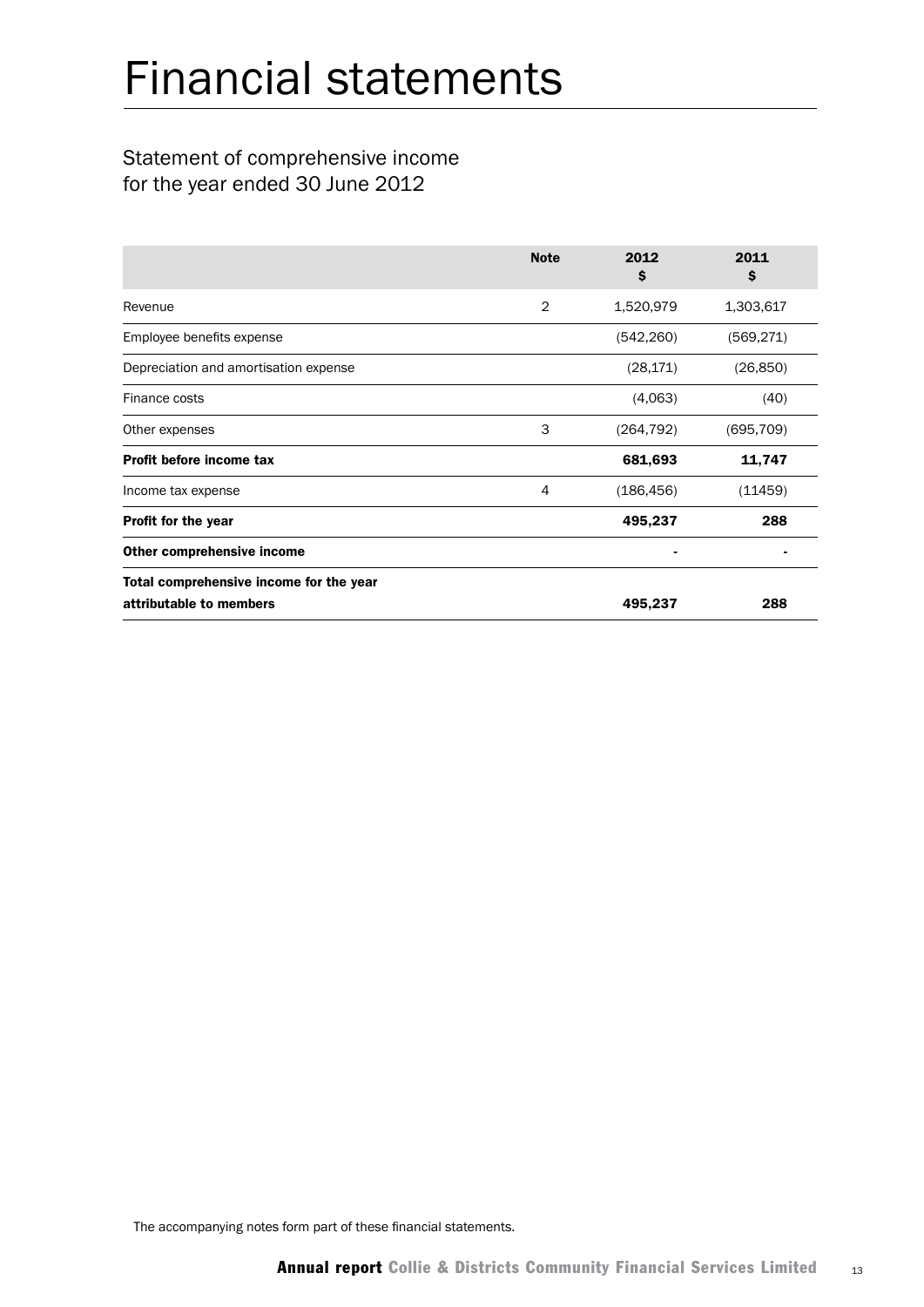# Statement of financial position as at 30 June 2012

|                                        | <b>Note</b> | 2012<br>s | 2011<br>Ś |
|----------------------------------------|-------------|-----------|-----------|
| <b>Current assets</b>                  |             |           |           |
| Cash and cash equivalents              | 6           | 350,615   | 273,786   |
| Trade and other receivables            | 7           | 149,900   | 99,605    |
| Other current assets                   | 8           | 4,547     | 35,932    |
| <b>Total current assets</b>            |             | 505,062   | 409,323   |
| <b>Non-current assets</b>              |             |           |           |
| Property, plant and equipment          | 9           | 595,940   | 51,710    |
| Intangible assets                      | 10          | 42,500    | 5,480     |
| Deferred tax asset                     | 23          | 14,122    | 17,344    |
| <b>Total non-current assets</b>        |             | 652,562   | 74,534    |
| <b>Total assets</b>                    |             | 1,157,624 | 483,857   |
| <b>Current liabilities</b>             |             |           |           |
| Trade and other payables               | 11          | 80,207    | 13,125    |
| Short-term financial liabilities       | 12          | 6,384     | 6,887     |
| Short-term provisions                  | 13          | 31,426    | 45,312    |
| Current tax liability                  | 23          | 184,910   |           |
| <b>Total current liabilities</b>       |             | 302,927   | 65,324    |
| <b>Non-current liabilities</b>         |             |           |           |
| Long-term financial liabilities        | 12          | 27,598    | 33,291    |
| Long-term provisions                   | 13          | 13,401    | 12,999    |
| <b>Total non-current liabilities</b>   |             | 40,999    | 46,290    |
| <b>Total liabilities</b>               |             | 343,926   | 111,614   |
| <b>Net assets</b>                      |             | 813,698   | 372,243   |
| <b>Equity</b>                          |             |           |           |
| Issued capital                         | 14          | 430,259   | 430,259   |
| Retained earnings/(accumulated losses) |             | 383,439   | (58,016)  |
| <b>Total equity</b>                    |             | 813,698   | 372,243   |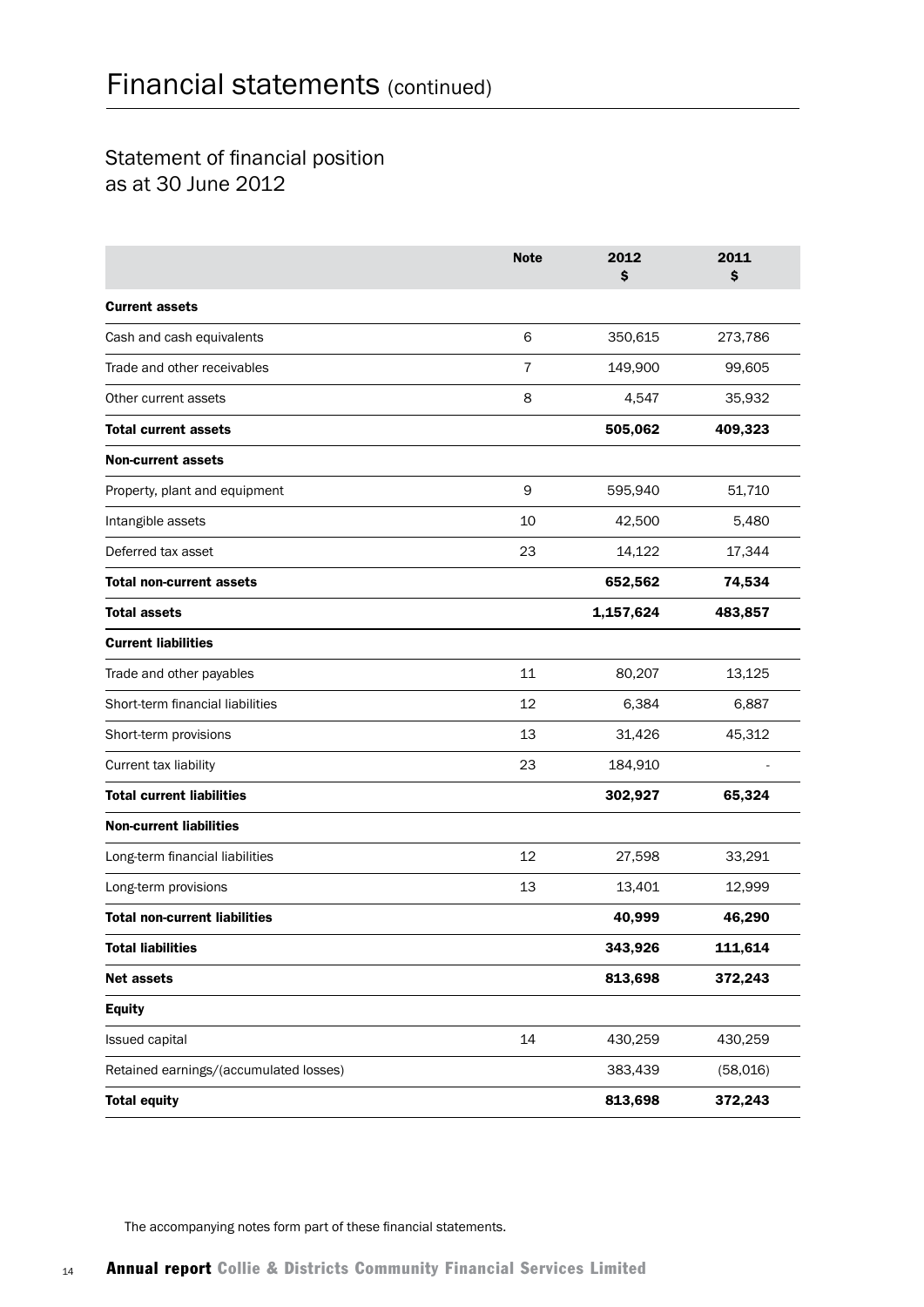# Statement of changes in equity for the year ended 30 June 2012

|                                         | <b>Share</b><br>capital<br>Ş | <b>Retained</b><br>earnings/<br>(accumulated<br>losses)<br>\$ | <b>Total</b><br>\$ |
|-----------------------------------------|------------------------------|---------------------------------------------------------------|--------------------|
| Balance at 1 July 2010                  | 430,259                      | (58, 304)                                                     | 371,955            |
| Total comprehensive income for the year |                              | 288                                                           | 288                |
| <b>Subtotal</b>                         | 430,259                      | (58,016)                                                      | 372,243            |
| Dividends paid or provided for          |                              |                                                               |                    |
| Balance at 30 June 2011                 | 430,259                      | (58,016)                                                      | 372,243            |
| Balance at 1 July 2011                  | 430,259                      | (58,016)                                                      | 372,243            |
| Total comprehensive income for the year |                              | 495,237                                                       | 495,237            |
| <b>Subtotal</b>                         | 430,259                      | 437,221                                                       | 867,480            |
| Dividends paid or provided for          |                              | (53, 782)                                                     | (53, 782)          |
| Balance at 30 June 2012                 | 430,259                      | 383,439                                                       | 813,698            |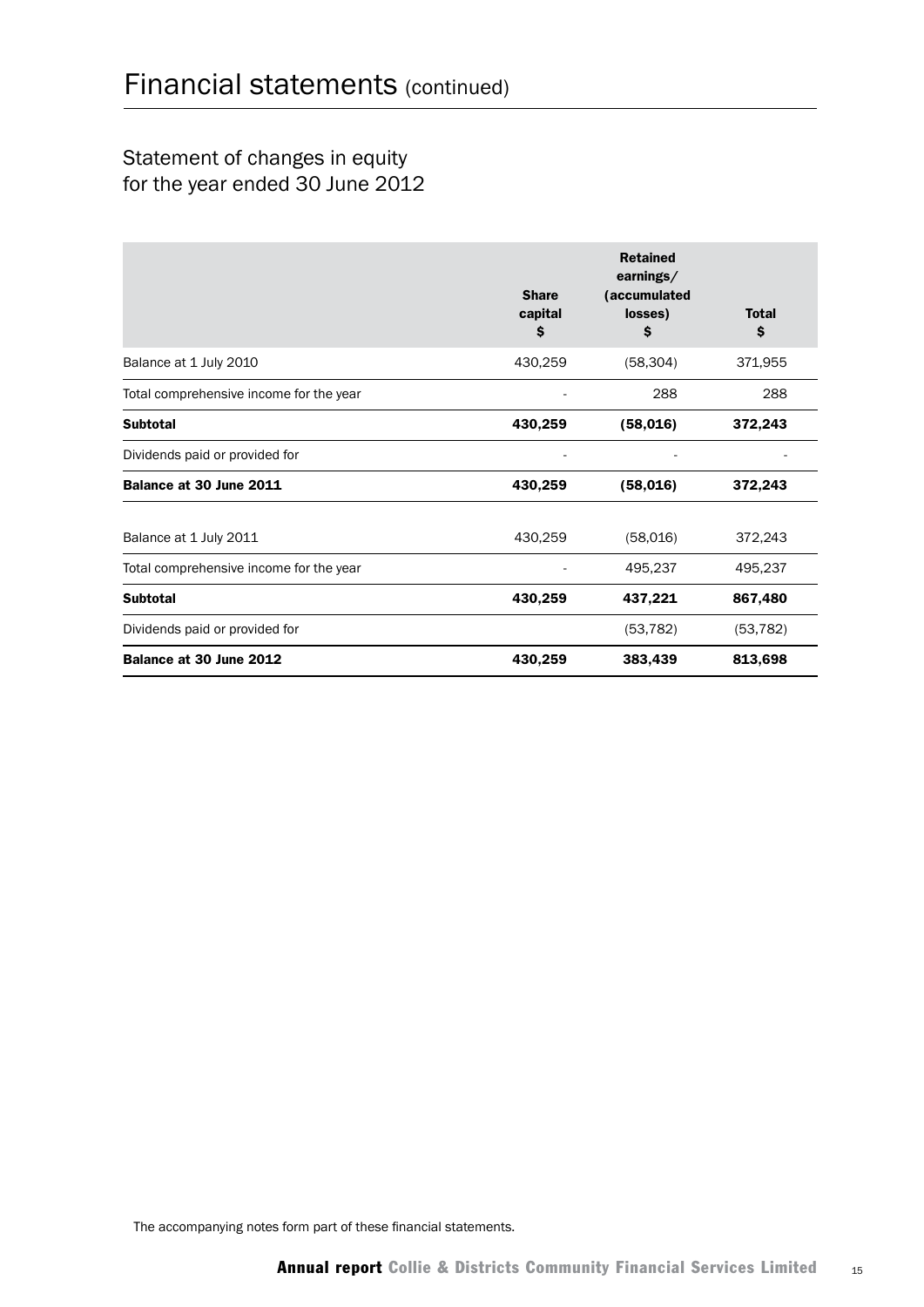# Statement of cash flows for the year ended 30 June 2012

|                                                          | <b>Note</b> | 2012<br>S  | 2011<br>Ś   |
|----------------------------------------------------------|-------------|------------|-------------|
| <b>Cash flows from operating activities</b>              |             |            |             |
| Receipts from customers                                  |             | 1,465,789  | 1,291,866   |
| Payments to suppliers and employees                      |             | (722,069)  | (1,312,117) |
| Interest received                                        |             | 4,895      | 21,939      |
| Finance costs                                            |             | (4,063)    | (40)        |
| Income tax paid                                          |             | 1,676      | (57, 500)   |
| Net cash provided by operating activities                | 15          | 746,228    | (55, 852)   |
| <b>Cash flows from investing activities</b>              |             |            |             |
| Purchase of property, plant and equipment                |             | (609, 421) | (36, 355)   |
| Proceeds from saleof plant and equipment                 |             |            | 22,000      |
| Net cash provided by/(used in) investing activities      |             | (609, 421) | (14, 355)   |
| <b>Cash flows from financing activities</b>              |             |            |             |
| Repayment of borrowings                                  |             | (6, 196)   | (19, 142)   |
| Increase in borrowings                                   |             |            | 39,990      |
| Dividends paid                                           |             | (53, 782)  | (53, 783)   |
| Net cash used in financing activities                    |             | (59, 978)  | (32, 935)   |
| Net increase/(decrease) in cash held                     |             | 76,829     | (103, 142)  |
| Cash and cash equivalents at beginning of financial year |             | 273,928    | 376,928     |
| Cash and cash equivalents at end of financial year       | 6           | 351,740    | 273,786     |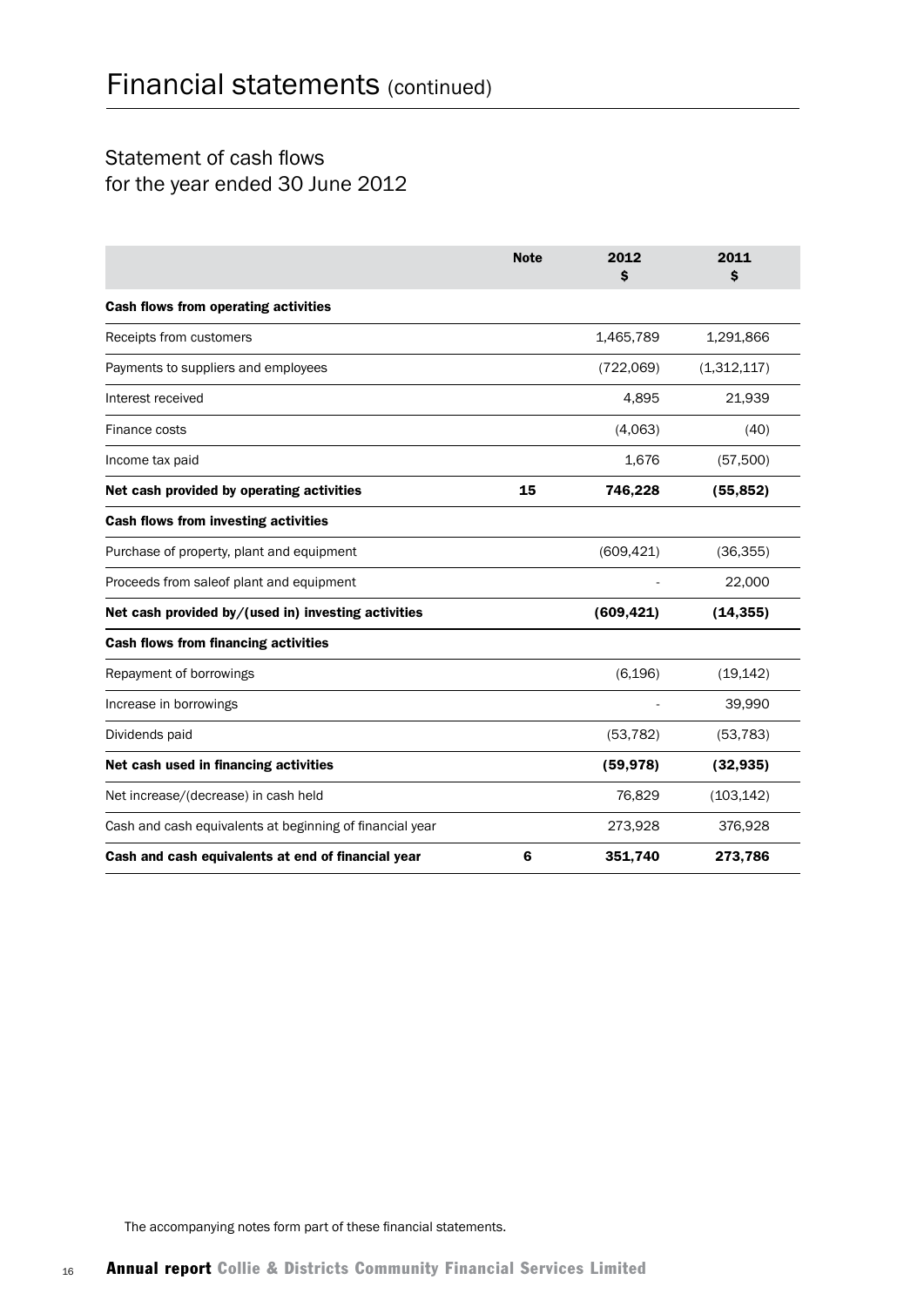# Notes to the financial statements

### For year ended 30 June 2012

### Note 1. Statement of significant accounting policies

The financial report is a general purpose financial report that has been prepared in accordance with Australian Accounting Standards, Australian Accounting Interpretations, other authoritative pronouncements of the Australian Accounting Standards Board and the Corporations Act 2001.

The financial report covers the company as an individual entity. The company is a public company, incorporated and domiciled in Australia.

Australian Accounting Standards set out accounting policies that the Australian Accounting Standards Board (AASB) has concluded would result in a financial report containing relevant and reliable information about transactions, events and conditions. Compliance with Australian Accounting Standards ensures that the financial statements and notes also comply with International Financial Reporting Standards. Material accounting policies adopted in the preparation of this financial report are presented below and have been consistently applied unless otherwise stated.

The financial report has been prepared on an accruals basis and is based on historical costs modified where applicable by the measurement at fair value of selected non-current assets, financial assets and financial liabilities.

The financial statements were authorised for issue on 14 September 2012 by the Directors of the company.

#### (a) Income tax

The income tax expense (revenue) for the year comprises current income tax expense (income) and deferred tax expense (income).

Current income tax expense charged to the profit or loss is the tax payable on taxable income calculated using applicable income tax rates enacted, or substantially enacted, as at reporting date. Current tax liabilities (assets) are therefore measured at the amounts expected to be paid to (recovered from) the relevant taxation authority.

Deferred income tax expense reflects movements in deferred tax asset and deferred tax liability balances during the year as well as unused tax losses.

Current and deferred income tax expense (income) is charged or credited directly to equity instead of the profit or loss when the tax relates to items that are credited or charged directly to equity.

Deferred tax assets and liabilities are ascertained based on temporary differences arising between the tax bases of assets and liabilities and their carrying amounts in the financial statements. Deferred tax assets also result where amounts have been fully expensed but future tax deductions are available. No deferred income tax will be recognised from the initial recognition of an asset or liability, excluding a business combination, where there is no effect on accounting or taxable profit or loss.

Deferred tax assets and liabilities are calculated at the tax rates that are expected to apply to the period when the asset is realised or the liability is settled, based on tax rates enacted or substantively enacted at reporting date. Their measurement also reflects the manner in which management expects to recover or settle the carrying amount of the related asset or liability.

Deferred tax assets relating to temporary differences and unused tax losses are recognised only to the extent that it is probable that future taxable profit will be available against which the benefits of the deferred tax asset can be utilised.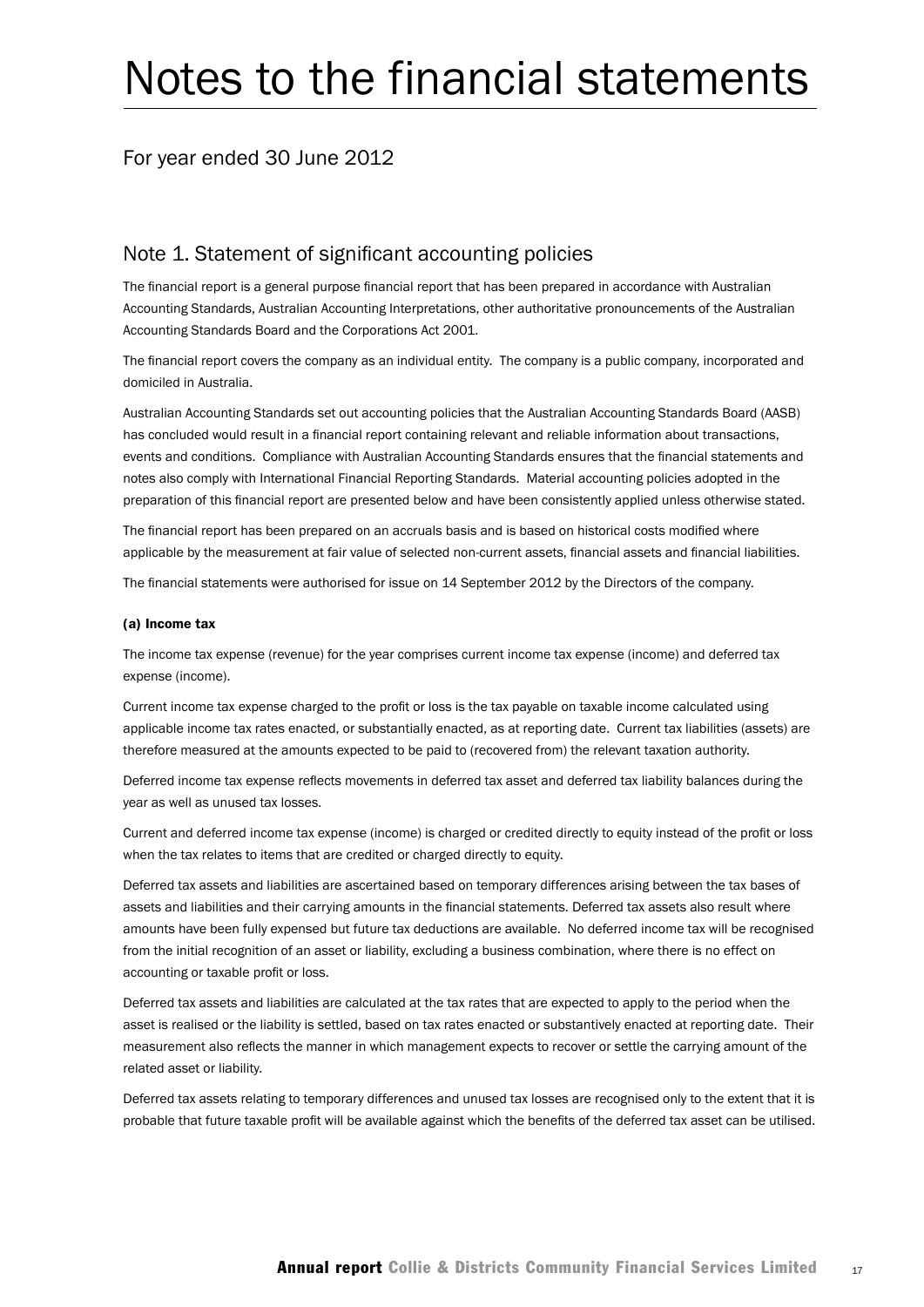#### (a) Income tax (continued)

Current tax assets and liabilities are offset where a legally enforceable right of set off exists and it is intended that net settlement or simultaneous realisation and settlement of the respective asset and liability will occur. Deferred tax assets and liabilities are offset where a legally enforceable right of set-off exists, the deferred tax assets and liabilities relate to income taxes levied by the same taxation authority on either the same taxable entity or different taxable entities where it is intended that net settlement or simultaneous realisation and settlement of the respective asset and liability will occur in future periods in which significant amounts of deferred tax assets or liabilities are expected to be recovered or settled.

#### (b) Property, plant and equipment

Each class of property, plant and equipment is carried at cost or fair value less, where applicable, any accumulated depreciation and impairment losses.

#### **Property**

Freehold land and buildings are shown at cost or fair value (being the amount for which an asset could be exchanged between knowledgeable willing parties in an arm's length transaction), based on periodic, but at least triennial, valuations by external independent valuers, less subsequent depreciation for buildings.

Increases in the carrying amount arising on revaluation of land and buildings are credited to a revaluation reserve in equity. Decreases that offset previous increases of the same asset are charged against fair value reserves directly in equity; all other decreases are charged to the statement of comprehensive income. Each year the difference between depreciation based on the revalued carrying amount of the asset charged to the statement of comprehensive income and depreciation based on the asset's original cost is transferred from the revaluation reserve to retained earnings.

Any accumulated depreciation at the date of revaluation is eliminated against the gross carrying amount of the asset and the net amount is restated to the revalued amount of the asset.

#### Plant and equipment

Plant and equipment are measured on the cost basis.

The carrying amount of plant and equipment is reviewed annually by Directors to ensure it is not in excess of the recoverable amount from these assets. The recoverable amount is assessed on the basis of the expected net cash flows that will be received from the assets employment and subsequent disposal. The expected net cash flows have been discounted to their present values in determining recoverable amounts.

Subsequent costs are included in the asset's carrying amount or recognised as a separate asset, as appropriate, only when it is probable that future economic benefits associated with the item will flow to the company and the cost of the item can be measured reliably. All other repairs and maintenance are charged to the statement of comprehensive income during the financial year in which they are incurred.

#### Depreciation

The depreciable amount of all fixed assets including building and capitalised lease assets, but excluding freehold land, is depreciated on a straight line basis over their useful lives to the company commencing from the time the asset is held ready for use. Leasehold improvements are depreciated over the shorter of either the unexpired period of the lease or the estimated useful lives of the improvements.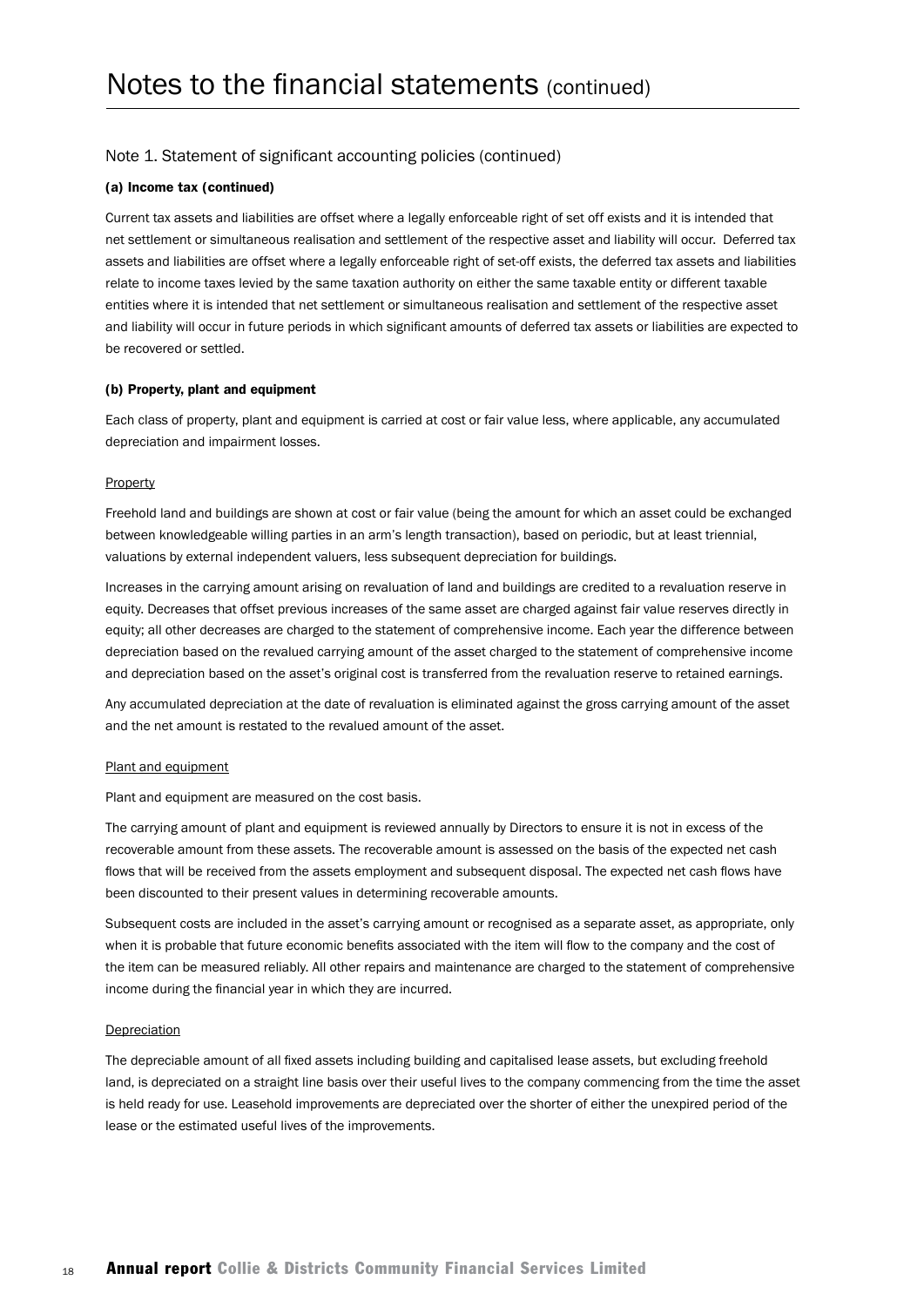#### (b) Property, plant and equipment (continued)

#### Depreciation (continued)

The depreciation rates used for each class of depreciable assets are:

| <b>Class of asset</b> | <b>Depreciation rate</b> |
|-----------------------|--------------------------|
| Plant and equipment   | 20%                      |

The assets' residual values and useful lives are reviewed, and adjusted if appropriate, at each reporting date.

An asset's carrying amount is written down immediately to its recoverable amount if the asset's carrying amount is greater than its estimated recoverable amount.

Gains and losses on disposals are determined by comparing proceeds with the carrying amount. These gains or losses are included in the statement of comprehensive income. When revalued assets are sold, amounts included in the revaluation reserve relating to that asset are transferred to retained earnings.

#### (c) Leases

Leases of fixed assets where substantially all the risks and benefits incidental to the ownership of the asset, but not the legal ownership that are transferred to entities in the company are classified as finance leases.

Finance leases are capitalised by recording an asset and a liability at the lower of the amounts equal to the fair value of the leased property or the present value of the minimum lease payments, including any guaranteed residual values. Lease payments are allocated between the reduction of the lease liability and the lease interest expense for the year.

Leased assets are depreciated on a straight-line basis over the shorter of their estimated useful lives or the lease term.

Lease payments for operating leases, where substantially all the risks and benefits remain with the lessor, are charged as expenses in the periods in which they are incurred.

Lease incentives under operating leases are recognised as a liability and amortised on a straight-line basis over the life of the lease term.

#### (d) Financial instruments

#### Recognition and initial measurement

Financial instruments, incorporating financial assets and financial liabilities, are recognised when the company becomes a party to the contractual provisions of the instrument. Trade date accounting is adopted for financial assets that are delivered within timeframes established by marketplace convention.

Financial instruments are initially measured at fair value plus transactions costs where the instrument is not classified as at fair value through profit or loss. Transaction costs related to instruments classified as at fair value through profit or loss are expensed to profit or loss immediately. Financial instruments are classified and measured as set out below.

#### **Derecognition**

Financial assets are derecognised where the contractual rights to receipt of cash flows expires or the asset is transferred to another party whereby the company no longer has any significant continuing involvement in the risks and benefits associated with the asset. Financial liabilities are derecognised where the related obligations are either discharged, cancelled or expire. The difference between the carrying value of the financial liability extinguished or transferred to another party and the fair value of consideration paid, including the transfer of non-cash assets or liabilities assumed, is recognised in profit or loss.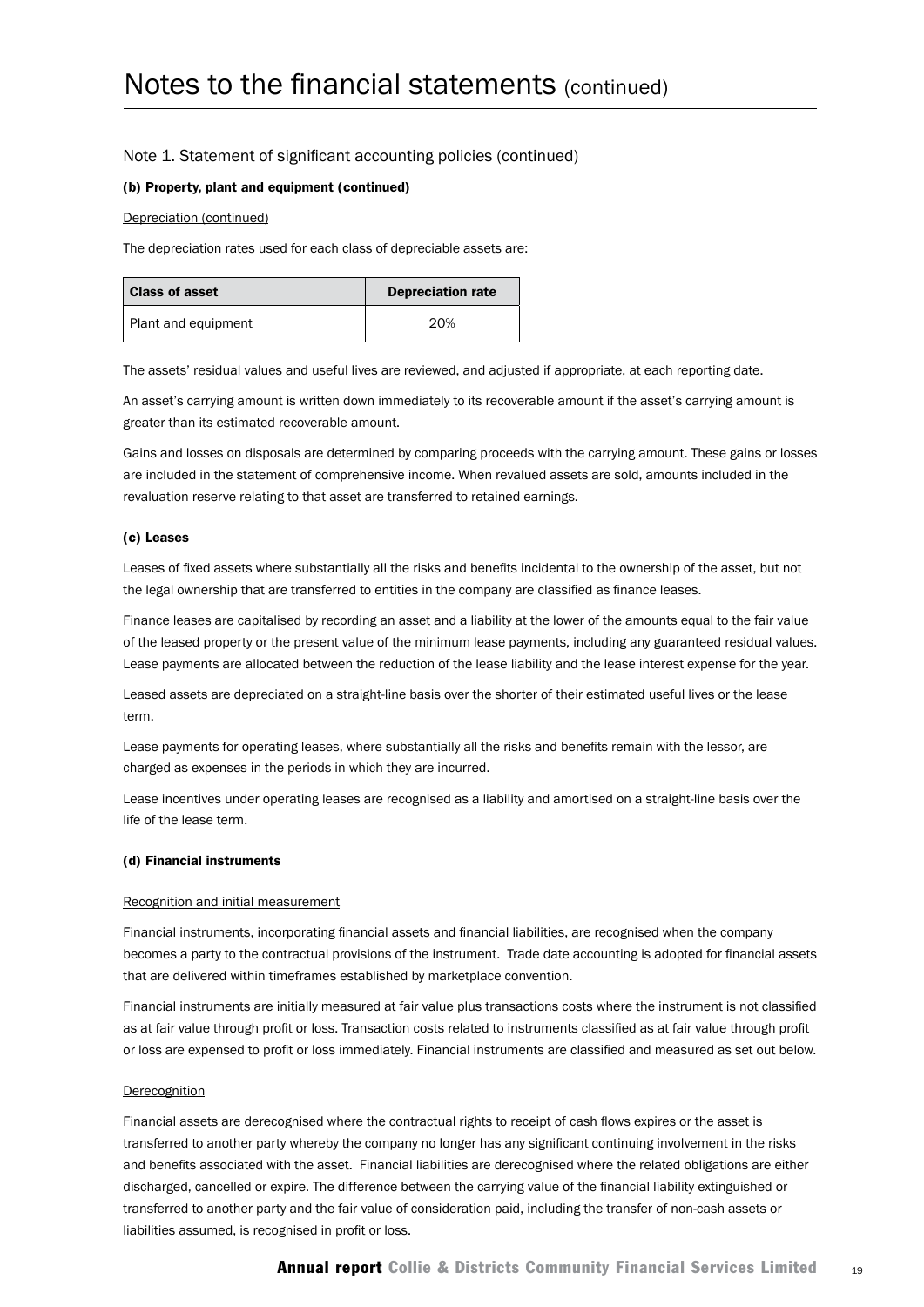#### (d) Financial instruments (continued)

Classification and subsequent measurement

i. Financial assets at fair value through profit or loss

Financial assets are classified at fair value through profit or loss when they are held for trading for the purpose of short term profit taking, where they are derivatives not held for hedging purposes, or designated as such to avoid an accounting mismatch or to enable performance evaluation where a group of financial assets is managed by key management personnel on a fair value basis in accordance with a documented risk management or investment strategy. Realised and unrealised gains and losses arising from changes in fair value are included in profit or loss in the period in which they arise.

ii. Loans and receivables

Loans and receivables are non-derivative financial assets with fixed or determinable payments that are not quoted in an active market and are subsequently measured at amortised cost using the effective interest rate method.

iii. Held-to-maturity investments

Held-to-maturity investments are non-derivative financial assets that have fixed maturities and fixed or determinable payments, and it is the company's intention to hold these investments to maturity. They are subsequently measured at amortised cost using the effective interest rate method.

iv. Available-for-sale financial assets

Available-for-sale financial assets are non-derivative financial assets that are either designated as such or that are not classified in any of the other categories. They comprise investments in the equity of other entities where there is neither a fixed maturity nor fixed or determinable payments.

v. Financial liabilities

Non-derivative financial liabilities (excluding financial guarantees) are subsequently measured at amortised cost using the effective interest rate method.

#### Derivative instruments

Derivative instruments are measured at fair value. Gains and losses arising from changes in fair value are taken to the statement of comprehensive income unless they are designated as hedges.

The company does not hold any derivative instruments.

#### Fair value

Fair value is determined based on current bid prices for all quoted investments. Valuation techniques are applied to determine the fair value for all securities, including recent arm's length transactions, reference to similar instruments and option pricing models.

#### **Impairment**

At each reporting date, the company assesses whether there is objective evidence that a financial instrument has been impaired. In the case of available-for-sale financial instruments, a significant or prolonged decline in the value of the instrument is considered to determine whether an impairment has arisen. Impairment losses are recognised in the statement of comprehensive income.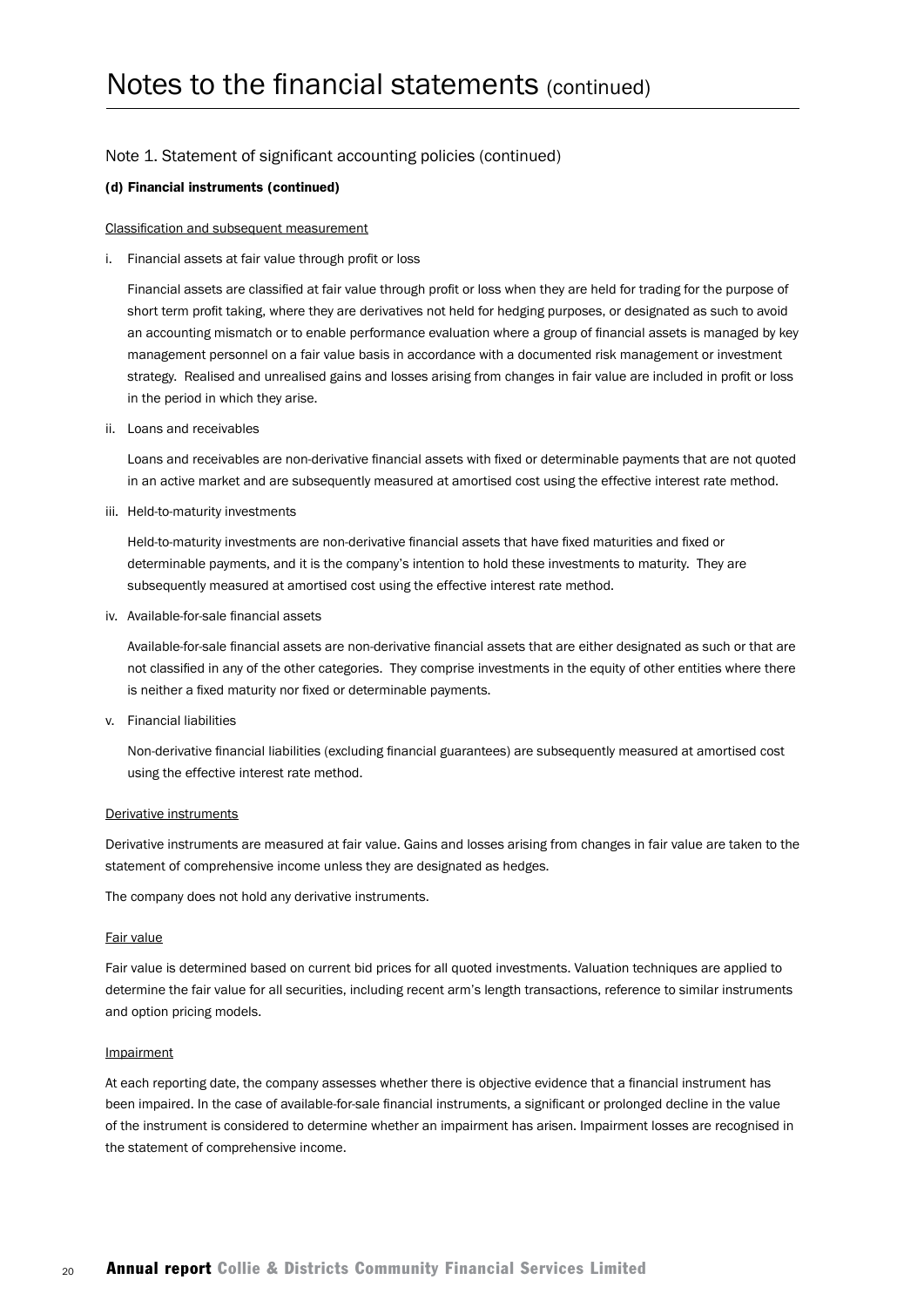#### (d) Financial instruments (continued)

#### Financial guarantees

Where material, financial guarantees issued, which require the issuer to make specified payments to reimburse the holder for a loss it incurs because a specified debtor fails to make payment when due, are recognised as a financial liability at fair value on initial recognition. The guarantee is subsequently measured at the higher of the best estimate of the obligation and the amount initially recognised less, when appropriate, cumulative amortisation in accordance with AASB 118: Revenue. Where the company gives guarantees in exchange for a fee, revenue is recognised under AASB 118.

The company has not issued any financial guarantees.

#### (e) Impairment of assets

At each reporting date, the company reviews the carrying values of its tangible and intangible assets to determine whether there is any indication that those assets have been impaired. If such an indication exists, the recoverable amount of the asset, being the higher of the asset's fair value less costs to sell and value in use, is compared to the asset's carrying value. Any excess of the asset's carrying value over its recoverable amount is expensed to the statement of comprehensive income.

Impairment testing is performed annually for goodwill and intangible assets with indefinite lives.

Where it is not possible to estimate the recoverable amount of an individual asset, the company estimates the recoverable amount of the cash-generating unit to which the asset belongs.

#### (f) Intangibles

#### Franchise fee

The franchise fee paid by the company pursuant to a Franchise Agreement with Bendigo Bank is being amortised over the initial five (5) years period of the agreement, being the period of expected economic benefits of the franchise fee.

#### (g) Employee benefits

Provision is made for the company's liability for employee benefits arising from services rendered by employees to balance date. Employee benefits that are expected to be settled within one year have been measured at the amounts expected to be paid when the liability is settled, plus related on-costs. Employee benefits payable later than one year have been measured at the present value of the estimated future cash outflows to be made for those benefits.

#### (h) Provisions

Provisions are recognised when the company has a legal or constructive obligation, as a result of past events, for which it is probable that an outflow of economic benefits will result and that outflow can be reliably measured.

#### (i) Cash and cash equivalents

Cash and cash equivalents include cash on hand, deposits held at call with banks, other short-term highly liquid investments with original maturities of three months or less, and bank overdrafts. Bank overdrafts are shown within short-term borrowings in current liabilities on the statement of financial position.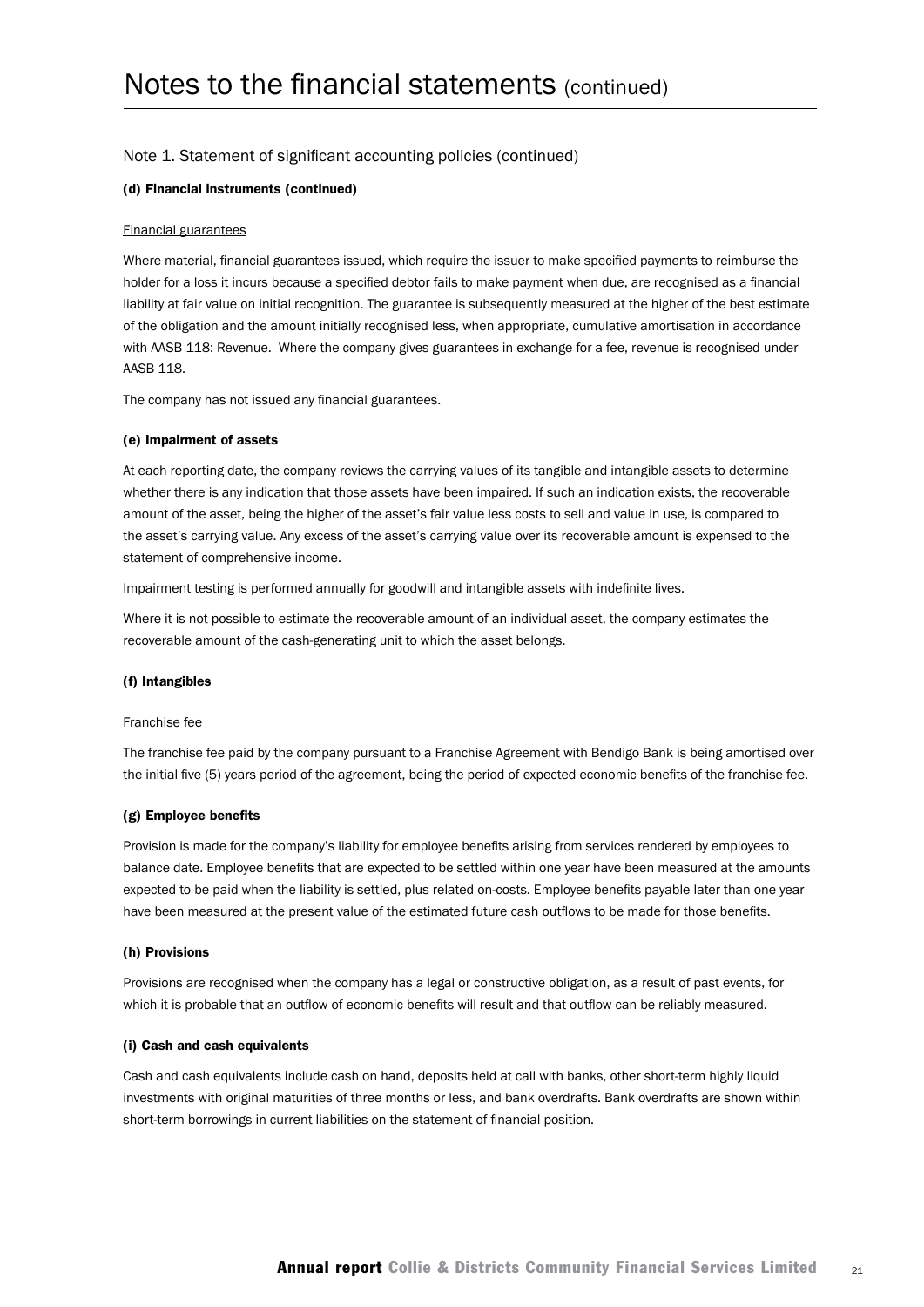#### (j) Revenue and other income

Interest revenue is recognised on a proportional basis taking into account the interest rates applicable to the financial assets.

Dividend revenue is recognised when the right to receive a dividend has been established.

Revenue from the rendering of a service is recognised upon the delivery of the service to the customers.

All revenue is stated net of the amount of goods and services tax (GST).

#### (k) Borrowing costs

Borrowing costs directly attributable to the acquisition, construction or production of assets that necessarily take a substantial period of time to prepare for their intended use or sale, are added to the cost of those assets, until such time as the assets are substantially ready for their intended use of sale.

All other borrowing costs are recognised in income in the period in which they are incurred.

#### (l) Goods and services tax (GST)

Revenues, expenses and assets are recognised net of the amount of GST, except where the amount of GST incurred is not recoverable from the Australian Taxation Office. In these circumstances, the GST is recognised as part of the cost of acquisition of the asset or as part of an item of the expense. Receivables and payables in the statement of financial position are shown inclusive of GST.

Cash flows are presented in the statement of cash flows on a gross basis, except for the GST component of investing and financing activities, which are disclosed as operating cash flows.

#### (m) Comparative figures

When required by Australian Accounting Standards, comparative figures have been adjusted to conform to changes in presentation for the current financial year.

#### (n) Critical accounting estimates and judgments

The Directors evaluate estimates and judgments incorporated into the financial report based on historical knowledge and best available current information. Estimates assume a reasonable expectation of future events and are based on current trends and economic data, obtained both externally and within the company.

#### Key estimates — Impairment

The company assesses impairment at each reporting date by evaluating conditions specific to the company that may lead to impairment of assets. Where an impairment trigger exists, the recoverable amount of the asset is determined. Value-in-use calculations performed in assessing recoverable amounts incorporate a number of key estimates.

No impairment has been recognised in respect of intangibles for the year ended 30 June 2012. Should the projected turnover figures be materially outside of budgeted figures incorporated in value-in-use calculations, an impairment loss would be recognised up to the maximum carrying value of intangibles at 30 June 2012 amounting to \$5,480.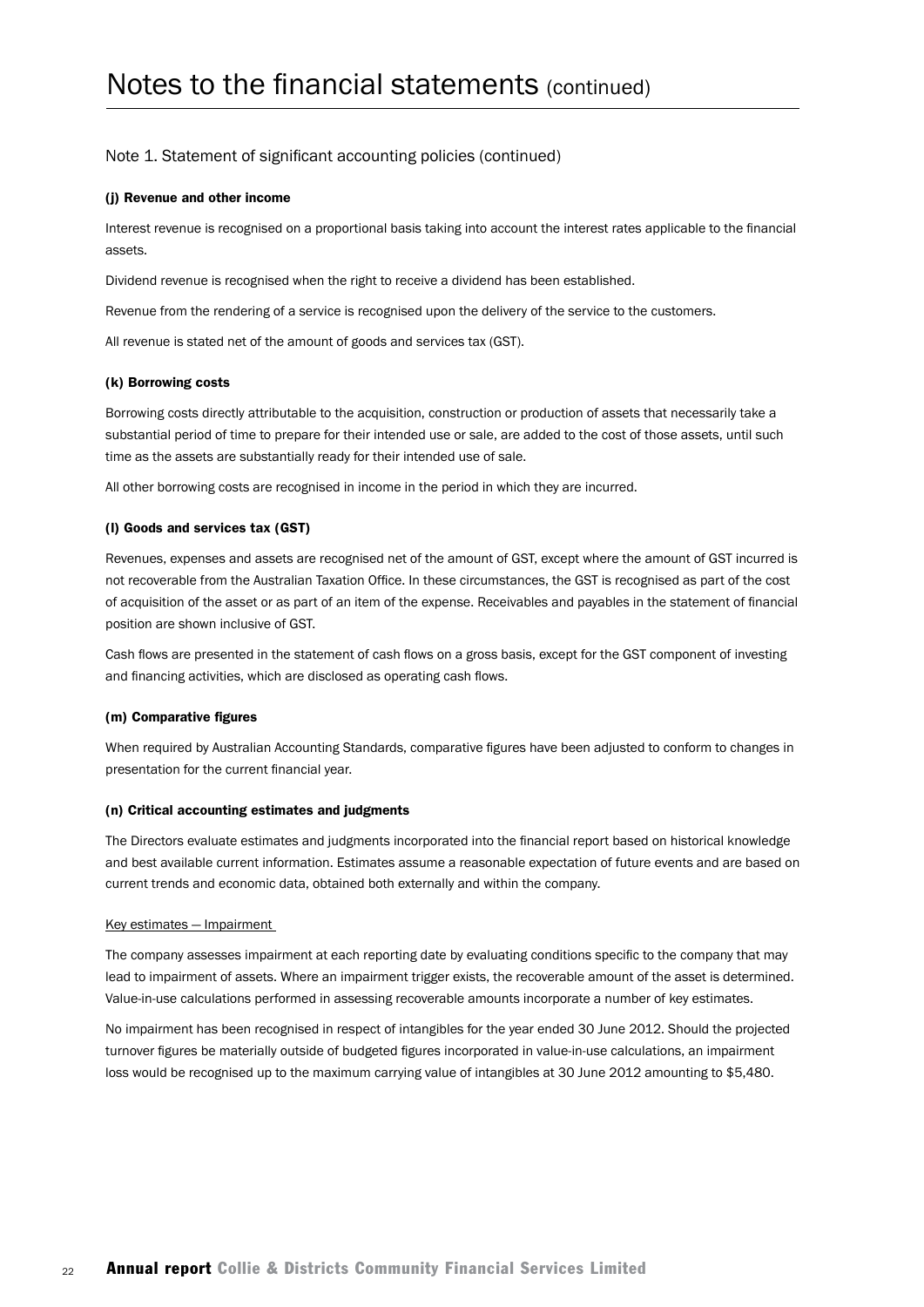#### (o) New accounting standards for application in future periods

At the date of this financial report the following standards, which may impact the company in the period of initial application, have been issued but are not yet effective:

| Reference         | Title                    | <b>Summary</b>                                                                                                                                                                                         | <b>Application date</b><br>(financial years<br>beginning) | <b>Expected impact</b> |
|-------------------|--------------------------|--------------------------------------------------------------------------------------------------------------------------------------------------------------------------------------------------------|-----------------------------------------------------------|------------------------|
| AASB <sub>9</sub> | Financial<br>Instruments | Replaces the requirements of AASB 139<br>for the classification and measurement of<br>financial assets. This is the result of the<br>first part of Phase 1 of the IASB's project<br>to replace IAS 39. | 1 January 2013                                            | No expected<br>impact. |

The company has decided against early adoption of these standards.

|                                     | 2012<br>\$ | 2011<br>\$ |
|-------------------------------------|------------|------------|
| Note 2. Revenue                     |            |            |
| Franchise margin income             | 1,506,955  | 1,274,084  |
| Interest revenue                    | 4,895      | 22,477     |
| Other revenue                       | 9,129      | 7,056      |
|                                     | 1,520,979  | 1,303,617  |
| Note 3. Expenses                    |            |            |
| Advertising and marketing           | 24,238     | 41,884     |
| ATM leasing and running costs       | 17,685     | 17,483     |
| Bad debts                           | 314        | 283        |
| Community snonsorshin and donations | 51 857     | 420.855    |

| 264,792 | 695,711 |
|---------|---------|
| 64,459  | 105,695 |
| 4,554   | 3,650   |
| 12,730  | 25,783  |
| 16,188  | 15,400  |
| 16,427  | 10,210  |
| 25,915  | 26,744  |
| 17,852  | 15,867  |
| 12,573  | 11,857  |
| 51,857  | 420,855 |
|         |         |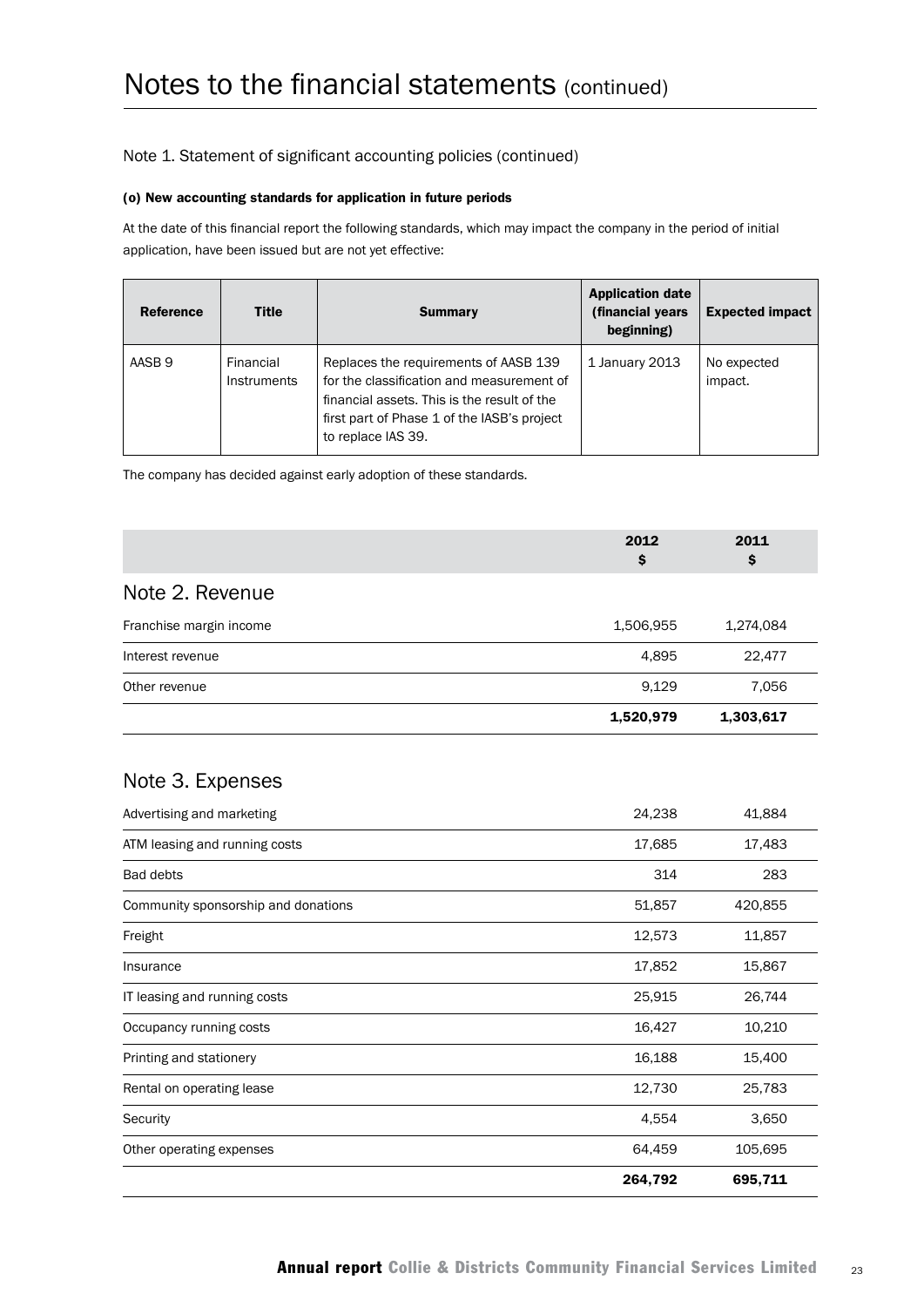|                                                                                                   | 2012      | 2011<br>Ś |
|---------------------------------------------------------------------------------------------------|-----------|-----------|
| Note 3. Expenses (continued)                                                                      | \$        |           |
|                                                                                                   |           |           |
| Remuneration of the Auditors of the company                                                       |           |           |
| Audit services                                                                                    | 7,537     | 7,070     |
| <b>Other Services</b>                                                                             | 7,050     | 5,090     |
|                                                                                                   | 14,587    | 12,160    |
| Note 4. Income tax expense<br>a. The components of tax expense comprise:                          |           |           |
| Current tax                                                                                       | 201,342   | 18,431    |
| Deferred tax (Note 23)                                                                            | (3,222)   | (5,037)   |
| Over provision in respect of prior years                                                          | (13, 275) | (1,935)   |
|                                                                                                   | 186,456   | 11,459    |
| b. The prima facie tax on profit before income tax is reconciled to the<br>income tax as follows: |           |           |
| Prima facie tax payable on profit before income tax at 30% (2011: 30%)                            | 204,508   | 3,524     |
| Add:                                                                                              |           |           |
| Tax effect of:                                                                                    |           |           |
| non-deductible depreciation and amortisation<br>٠                                                 |           | 3,000     |
| other non-allowable items<br>٠                                                                    | 18,804    |           |
| Less:                                                                                             |           |           |
| Tax effect of:                                                                                    |           |           |
| overprovision for income tax in prior years<br>$\bullet$                                          | (13, 275) | 1,935     |
| other allowable items<br>٠                                                                        | (21,970)  |           |
| Income tax attributable to the company                                                            | 188,067   | 11,459    |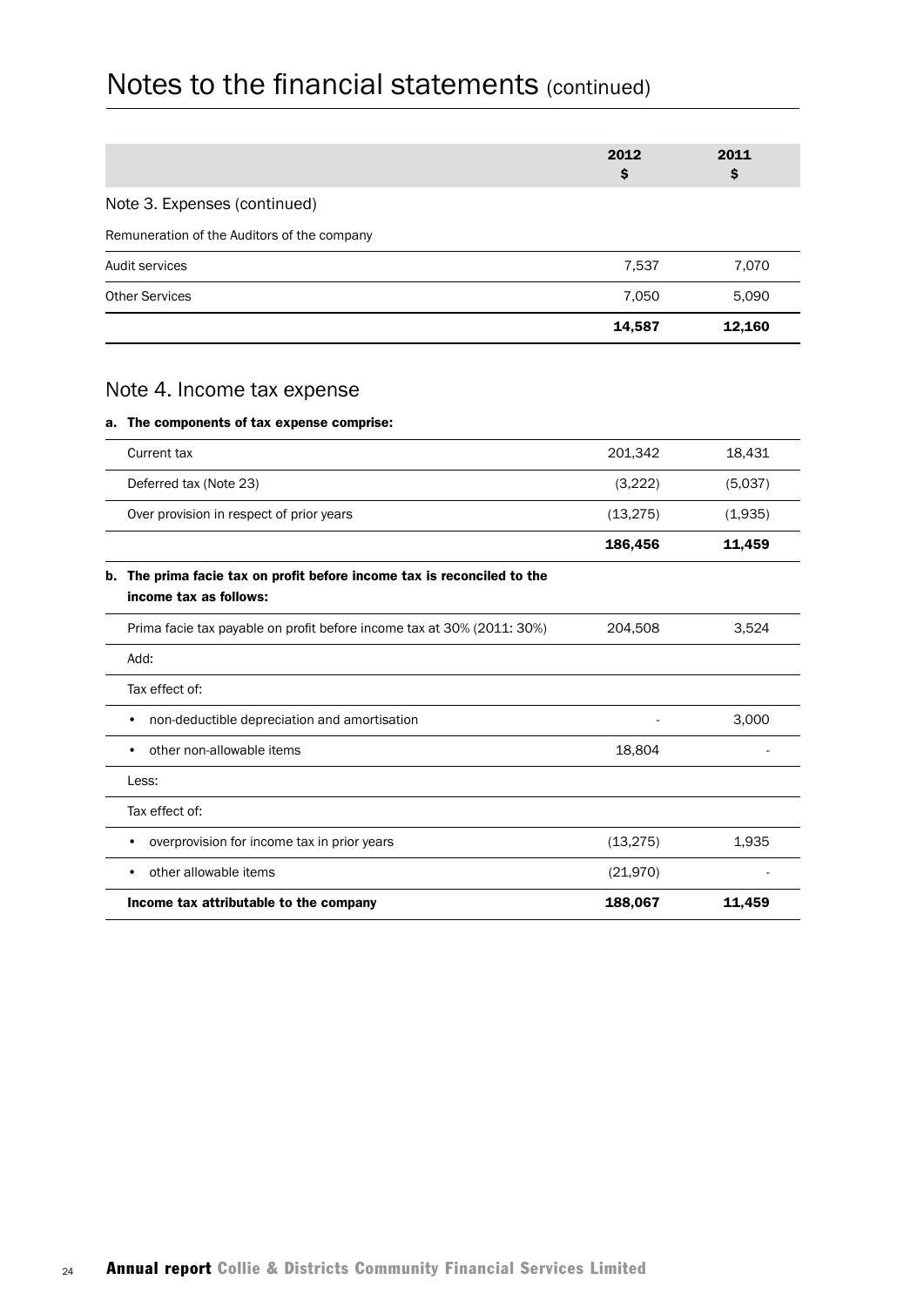## Note 5. Key management personnel compensation

#### a. Names and positions

| <b>Name</b>                           | <b>Position</b>                    |
|---------------------------------------|------------------------------------|
| Glyn Yates                            | Chairman                           |
| lan Shannon                           | Non-Executive Director             |
| Neil Martin                           | Non-Executive Director             |
| Joseph Italiano                       | Non-Executive Director             |
| lan Miffling                          | Non-Executive Director / Secretary |
| John Piavanini                        | Non-Executive Director             |
| Kenneth Smallwood                     | Non-Executive Director             |
| Jocelyn Whiteaker (retired 22/8/2011) | Non-Executive Director             |
| <b>Paul Sweeney</b>                   | Non-Executive Director             |
| Colleen DeAngelis                     | Non-Executive Director             |

#### b. Remuneration of key management positions

No Director of the company receives remuneration for services as a company Director.

#### c. Shareholdings

Number of ordinary shares held by key management personnel.

| 2012               | <b>Ordinary shares</b>                      |                                          |                         |                                    |
|--------------------|---------------------------------------------|------------------------------------------|-------------------------|------------------------------------|
| <b>Directors</b>   | <b>Balance at</b><br>beginning of<br>period | <b>Purchased</b><br>during the<br>period | <b>Other</b><br>changes | <b>Balance at</b><br>end of period |
| <b>Neil Martin</b> | 6,001                                       | ۰                                        |                         | 6,001                              |
| Joseph Italiano    | 3,301                                       | ۰                                        |                         | 3,301                              |
| lan Miffling       | 4,501                                       | $\overline{\phantom{m}}$                 |                         | 4,501                              |
| John Piavanini     | 13,001                                      | ۰                                        |                         | 13,001                             |
| lan Shannon        | 2,500                                       | ٠                                        |                         | 2,500                              |
| Kenneth Smallwood  | 21,600                                      | ٠                                        |                         | 21,600                             |
| Jocelyn Whiteaker  | 200                                         | ٠                                        |                         | 200                                |
| <b>Glyn Yates</b>  | 5,000                                       | $\overline{\phantom{0}}$                 |                         | 5,000                              |
| Paul Sweeney       | 1,500                                       | ٠                                        |                         | 1,500                              |
| Colleen DeAngelils | 100                                         | $\overline{\phantom{m}}$                 |                         | 100                                |
|                    | 57,604                                      | -                                        |                         | 57,504                             |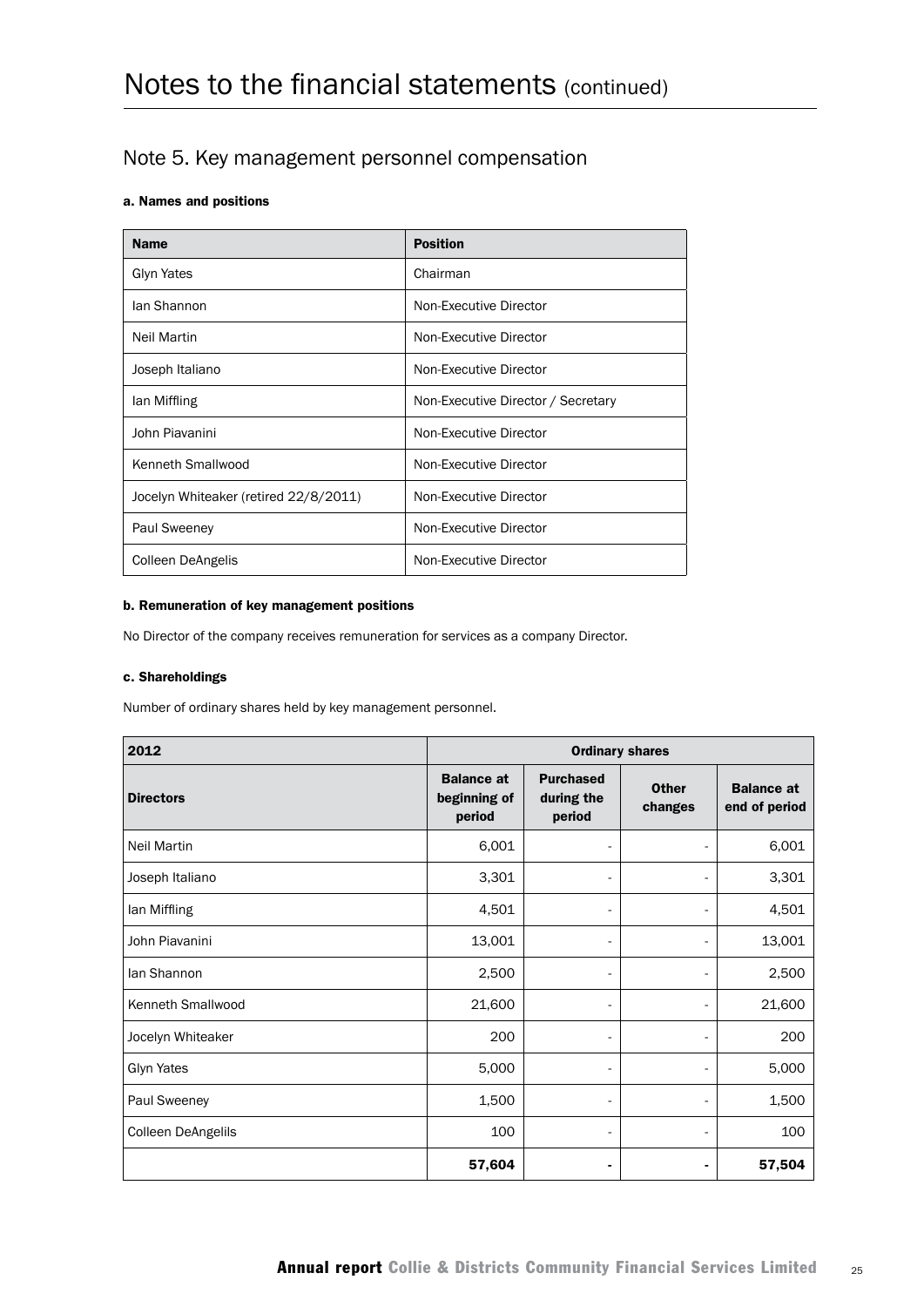|                                                                         | 2012<br>\$ | 2011<br>\$ |
|-------------------------------------------------------------------------|------------|------------|
| Note 6. Cash and cash equivalents                                       |            |            |
| Cash at bank and in hand                                                | 350,615    | 273,786    |
| Reconciliation of cash                                                  |            |            |
| Cash at the end of the financial year as shown in the statement of cash |            |            |
| flows is reconciled to items in the statement of financial position     |            |            |
| as follows:                                                             |            |            |
| Cash and cash equivalents                                               | 350,615    | 273,786    |
| Note 7. Trade and other receivables                                     |            |            |
| <b>Trade debtors</b>                                                    | 149,900    | 99,605     |

#### a. Provision for impairment of receivables

Current trade and term receivables are non-interest bearing loans and generally on 30-day terms. Non-current trade and term receivables are assessed for recoverability based on the underlying terms of the contract. A provision for impairment is recognised when there is an objective evidence that an individual trade or term receivable is impaired. These amounts will be included in the other expenses item of the statement of comprehensive statement.

There is no provision for impairment of receivables.

|                                                                           | 2012<br>\$            | 2011<br>\$            |
|---------------------------------------------------------------------------|-----------------------|-----------------------|
| Note 8. Other assets                                                      |                       |                       |
| <b>Current</b>                                                            |                       |                       |
| Prepayments                                                               | 4,547                 | 7,127                 |
| Refund due on tax overpayment                                             |                       | 28,805                |
|                                                                           | 4,547                 | 35,932                |
| Note 9. Property, plant and equipment<br>Cost<br>Accumulated depreciation | 802,714<br>(206, 774) | 243,293<br>(191, 583) |
|                                                                           | 595,940               | 51,710                |
| Movement in carrying amount                                               |                       |                       |
| Balance at the beginning of the year                                      | 51,710                | 44,367                |
| <b>Additions</b>                                                          | 559,421               | 36,355                |
| <b>Disposals</b>                                                          |                       | (12, 162)             |

Depreciation expense (15,191) (16,850) Carrying amount at the end of the year 595,940 51,710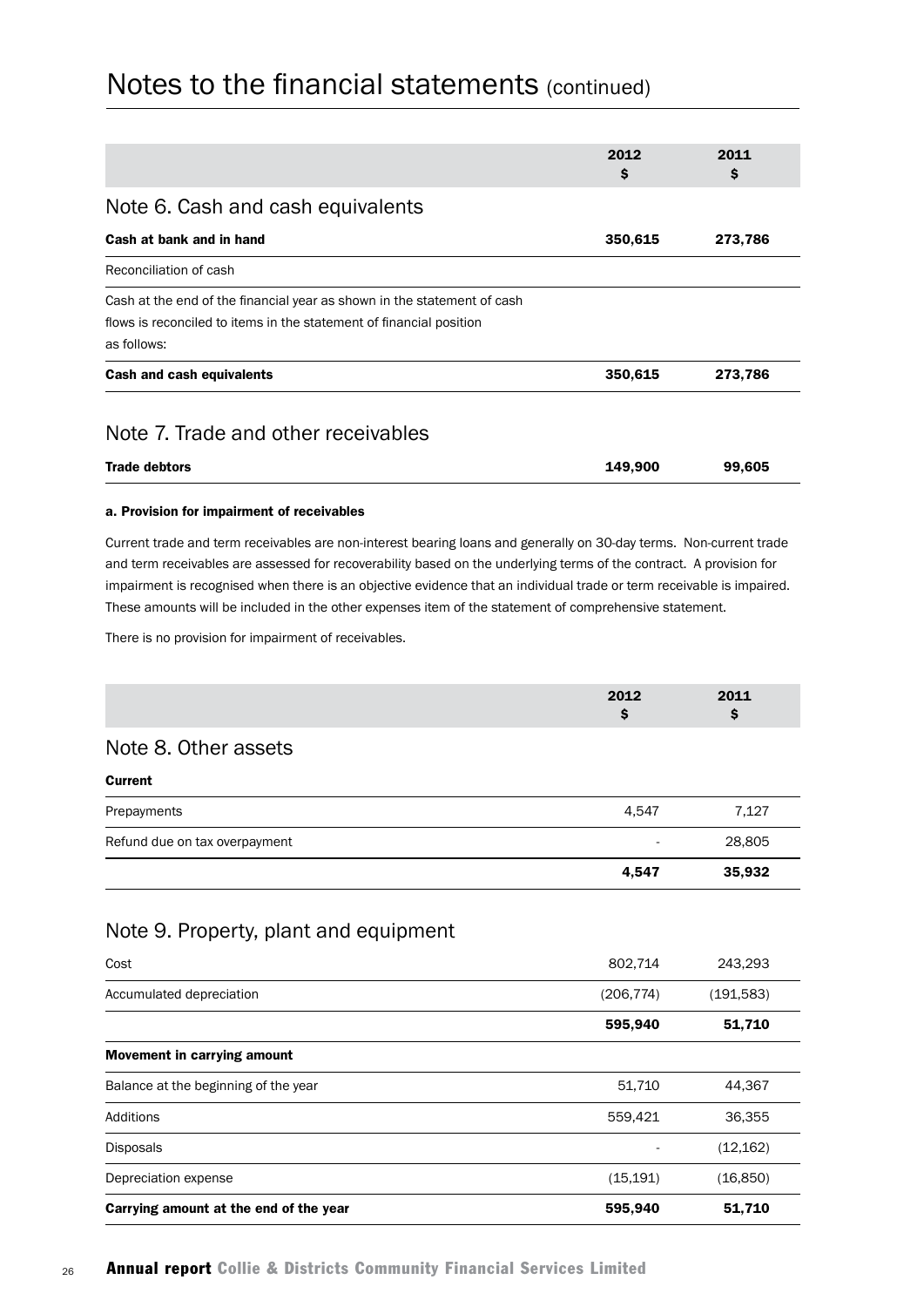| 2012 | 2011 |
|------|------|
|      | œ    |

## Note 10. Intangible assets

#### Franchise fee

|                          | 42.500  | 5,480    |
|--------------------------|---------|----------|
| Accumulated amortisation | (7,500) | (44,520) |
| Cost                     | 50,000  | 50,000   |

Pursuant to a five year franchise agreement with Bendigo and Adelaide Bank, the company operates a branch of Bendigo and Adelaide Bank, providing a core range of banking products and services.

# Note 11. Trade and other payables

|                              | 80.207 | 13,125  |
|------------------------------|--------|---------|
| Dividend payable             | 2,846  | 583     |
| GST payable                  | 47.827 | (7,888) |
| Trade creditors and accruals | 29.534 | 20,430  |

## Note 12. Financial liabilities

| 5,692  | 6,504  |
|--------|--------|
| 692    | 383    |
| 6,384  | 6,887  |
|        |        |
| 27,598 | 33,291 |
|        |        |

Security:

The bank overdraft and mortgage loan are secured by a floating charge over the company's assets.

## Note 13. Provisions

#### Current

| <b>Provision for employee entitlements</b> | 31.426 | 45.312 |
|--------------------------------------------|--------|--------|
| Non current                                |        |        |
| <b>Provision for employee entitlements</b> | 13.401 | 12.999 |
| Number of employees at year end            | 9      |        |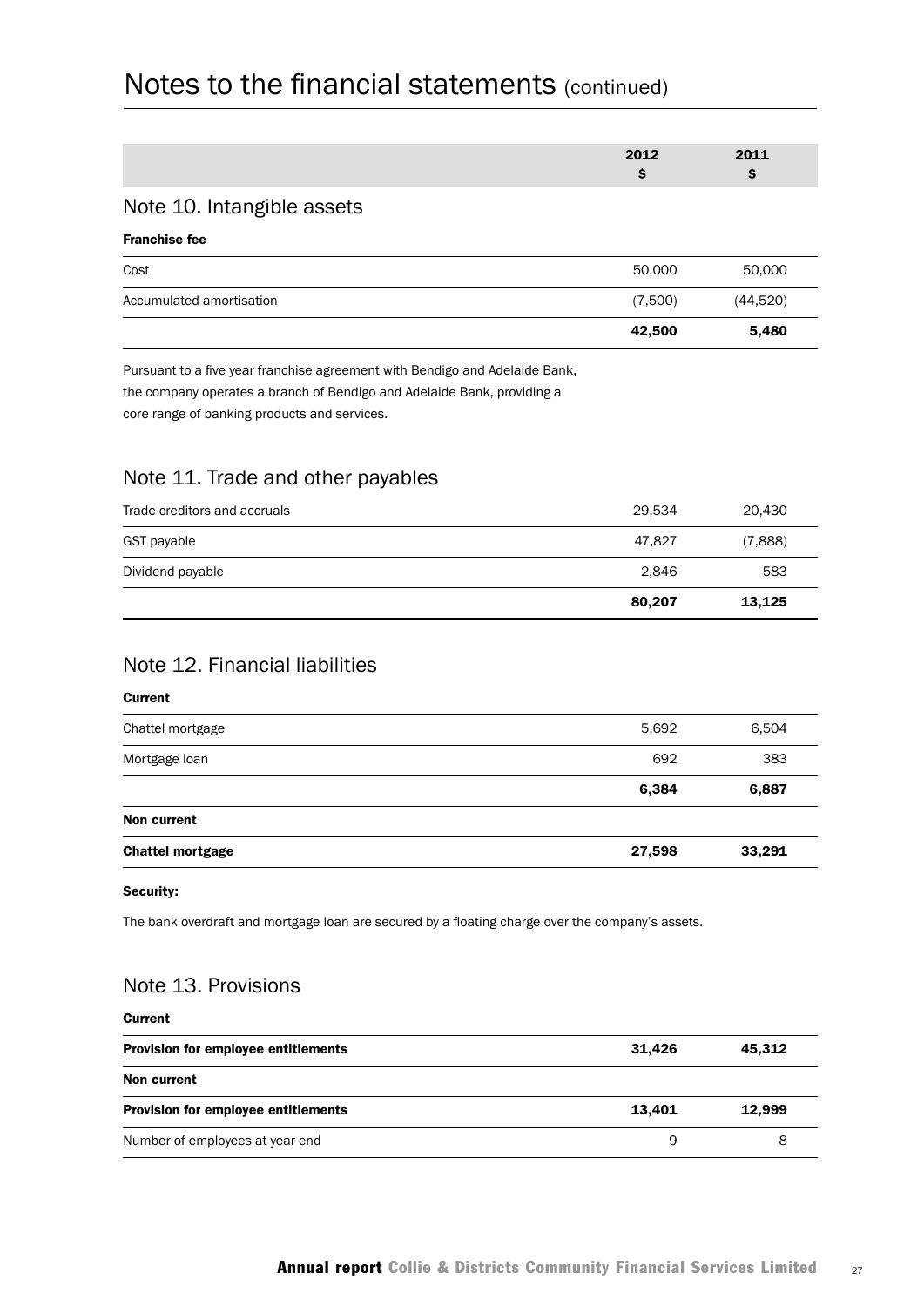|                                                                      | 2012<br>Ŝ | 2011<br>\$. |
|----------------------------------------------------------------------|-----------|-------------|
| Note 14. Equity                                                      |           |             |
| 430,259 (2010: 430,259) fully paid ordinary shares                   | 430,259   | 430,259     |
| Note 15. Cash flow information                                       |           |             |
| a. Reconciliation of cash flow from operations with profit after tax |           |             |
| Profit after tax                                                     | 495,237   | 288         |
| Depreciation and amortisation                                        | 28,171    | 26,850      |
| Profit on sale of plant                                              |           | (3,598)     |
| Movement in assets and liabilities                                   |           |             |
| Receivables                                                          | (50, 295) | 10,726      |
| Other assets                                                         | 31,385    | (28, 917)   |
| Payables                                                             | 67,082    | (47, 363)   |
| Deferred tax asset                                                   | 3,222     | (5,037)     |
| Provisions                                                           | (13, 484) | 17,289      |
| Current tax liability                                                | 184,910   | (26,090)    |
| Net cash provided by operating Activities                            | 746,228   | (55, 852)   |

#### b. Credit Standby Arrangement and Loan Facilities

The company does not operate a bank overdraft facility.

### Note 16. Related party transactions

The related parties have not entered into a transaction with the company during the financial years ended 30 June 2012 and 30 June 2011.

### Note 17. Leasing commitments

Non cancellable operating lease commitment contracted for but not capitalised in the financial statements

# Payable Not longer than 1 year - 21,960

|                                                |        | 25,620 |
|------------------------------------------------|--------|--------|
| Longer than 1 year but not longer than 5 years | $\sim$ | 3.660  |
|                                                |        | .      |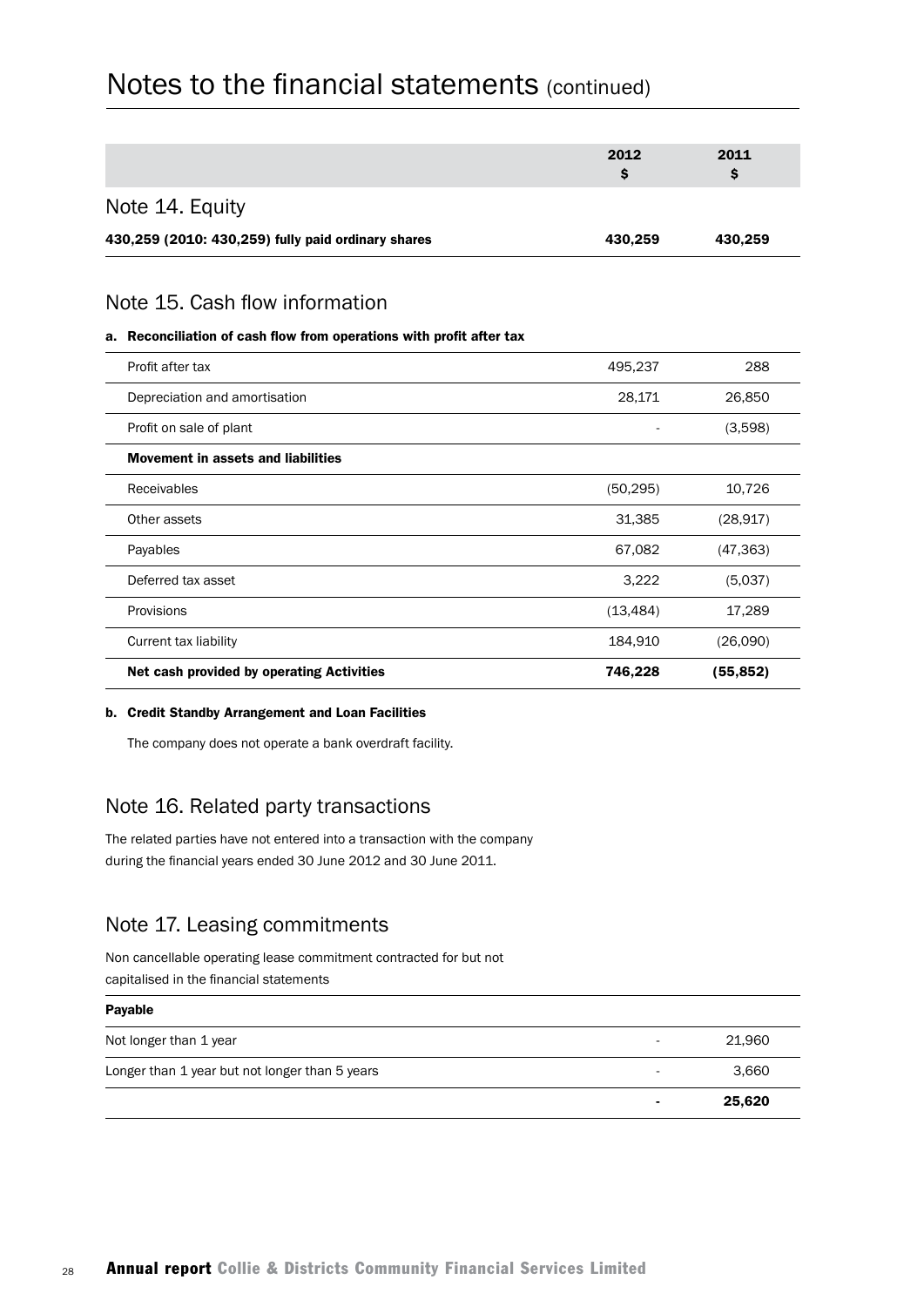|                                                                     | 2012<br>\$ | 2011<br>\$ |
|---------------------------------------------------------------------|------------|------------|
| Note 18. Dividends                                                  |            |            |
| <b>Distributions paid</b>                                           |            |            |
| Final dividend (fully franked) of 12.5 cents per share              | 53,782     | 53,782     |
| Balance of franking account at year end adjusted for franking<br>а. |            |            |
| credits arising from:                                               | 143,763    | 115,068    |
| payment of provision for income tax                                 |            | 28,695     |
|                                                                     | 143,763    | 143,763    |

### Note 19. Financial risk management

The company's financial instruments consist mainly of deposits with banks, local money market instruments, shortterm investments, accounts receivable and payable, loans, bills and leases.

The Directors' overall risk management strategy seeks to assist the company in meeting its financial targets, whilst minimising potential adverse effects on financial performance.

#### a. Financial risk management policies

Risk management policies are approved and reviewed by the Board of Directors on a regular basis. These include the credit risk policies and future cash flow requirements.

The main purpose of non-derivative financial instruments is to raise finance for company operations.

The company does not have any derivative instruments at 30 June 2012.

#### b. Financial risk exposures and management

The main risks the company is exposed to through its financial instruments are interest rate risk, liquidity risk and credit risk.

i. Interest rate risk

Interest rate risk is managed with a mixture of fixed and floating rate debt.

Ii. Liquidity risk

The company manages liquidity risk by monitoring forecast cash flows and ensuring that adequate unutilised borrowing facilities are maintained.

iii. Credit risk

The maximum exposure to credit risk, excluding the value of any collateral or other security, at reporting date to recognised financial assets, is the carrying amount, net of any provisions for impairment of those assets, as disclosed in the statement of financial position and notes to the financial statements.

There are no material amounts of collateral held as security at 30 June 2012.

The company does not have any material credit risk exposure to any single receivable or group of receivables under financial instruments entered into by the company.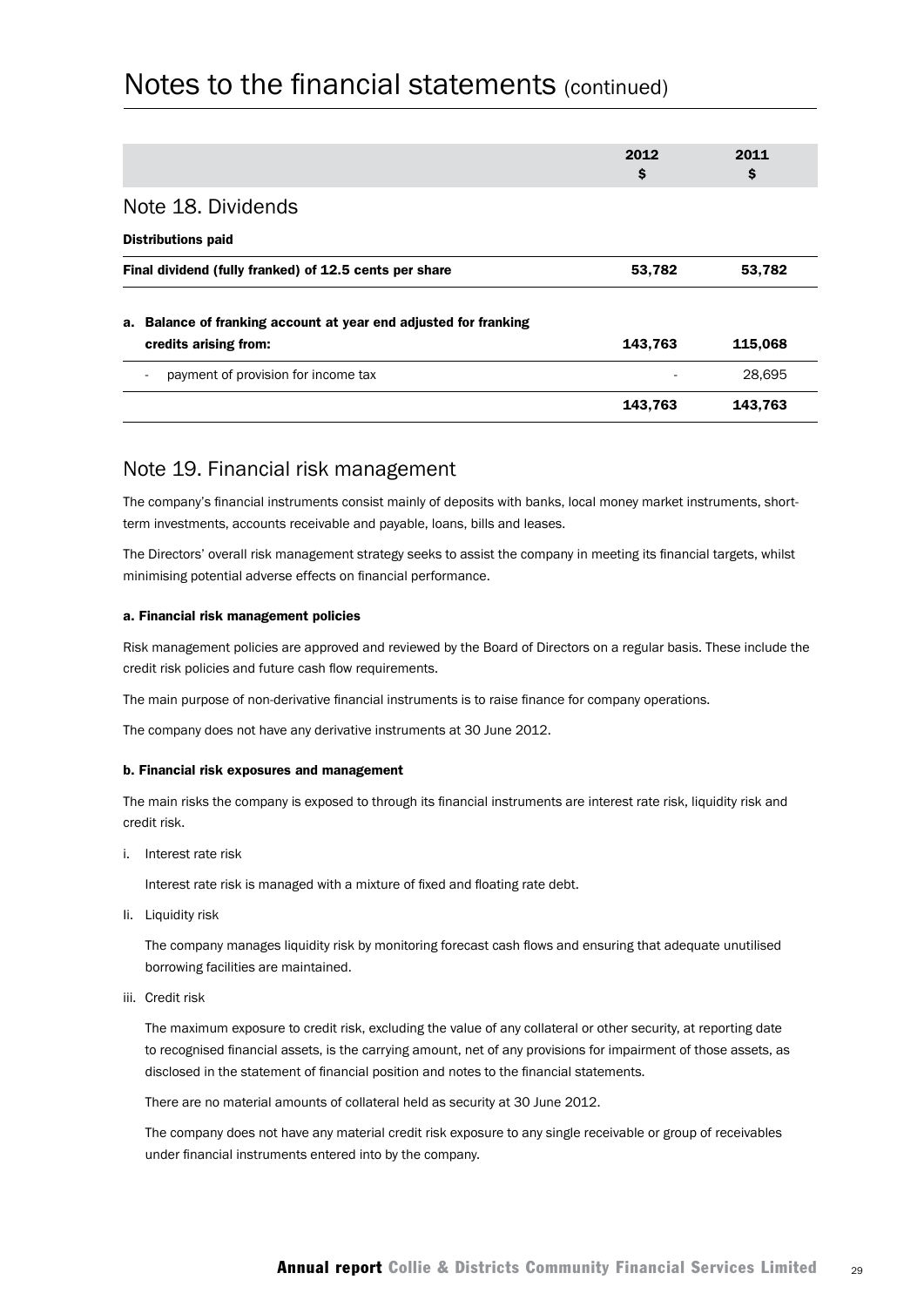#### Note 19. Financial risk management (continued)

#### b. Financial risk exposures and management (continued)

iii. Credit risk (continued)

Credit risk is managed reviewed regularly by the Board of Directors. It arises from exposures to customers as well as through deposits with financial institutions.

The Board of Directors monitors credit risk by actively assessing the rating quality and liquidity of counter parties:

- all potential customers are rated for credit worthiness taking into account their size, market position and financial standing; and
- customers that do not meet the company's strict credit policies may only purchase in cash or using recognised credit cards.

The trade receivables balances at 30 June 2012 and 30 June 2011 do not include any counterparties with external credit ratings. Customers are assessed for credit worthiness using the criteria detailed above.

#### c. Financial instrument composition and maturity analysis

The table below reflects the undiscounted contractual settlement terms for financial instruments of a fixed period of maturity, as well as management's expectations of the settlement period for all other financial instruments. As such, the amounts may not reconcile to the statement of financial position.

|                                    | Weighted                                 | <b>Variable</b>                     | <b>Fixed</b>     |                        |                                   |              |
|------------------------------------|------------------------------------------|-------------------------------------|------------------|------------------------|-----------------------------------|--------------|
| 2012                               | average<br>effective<br>interest<br>rate | <b>Floating</b><br>interest<br>rate | Within 1<br>year | Within 1 to<br>5 years | <b>Non</b><br>interest<br>bearing | <b>Total</b> |
| <b>Financial assets</b>            |                                          |                                     |                  |                        |                                   |              |
| Cash and cash equivalents          | 0.95%                                    | 350,615                             | ۰                |                        | ٠                                 | 350,615      |
| Loans and receivables              |                                          |                                     |                  |                        | 149,900                           | 149,900      |
| <b>Total financial assets</b>      |                                          | 350,615                             | $\blacksquare$   | $\blacksquare$         | 149,900                           | 500,515      |
| <b>Financial liability</b>         |                                          |                                     |                  |                        |                                   |              |
| Bank loan secured                  |                                          | 692                                 | 5,692            | 27,598                 | ٠                                 | 33,982       |
| Trade and other payables           |                                          |                                     | ٠                |                        | 81,332                            | 81,332       |
| <b>Total financial liabilities</b> |                                          | 692                                 | 6,692            | 26,598                 | 81,332                            | 115,314      |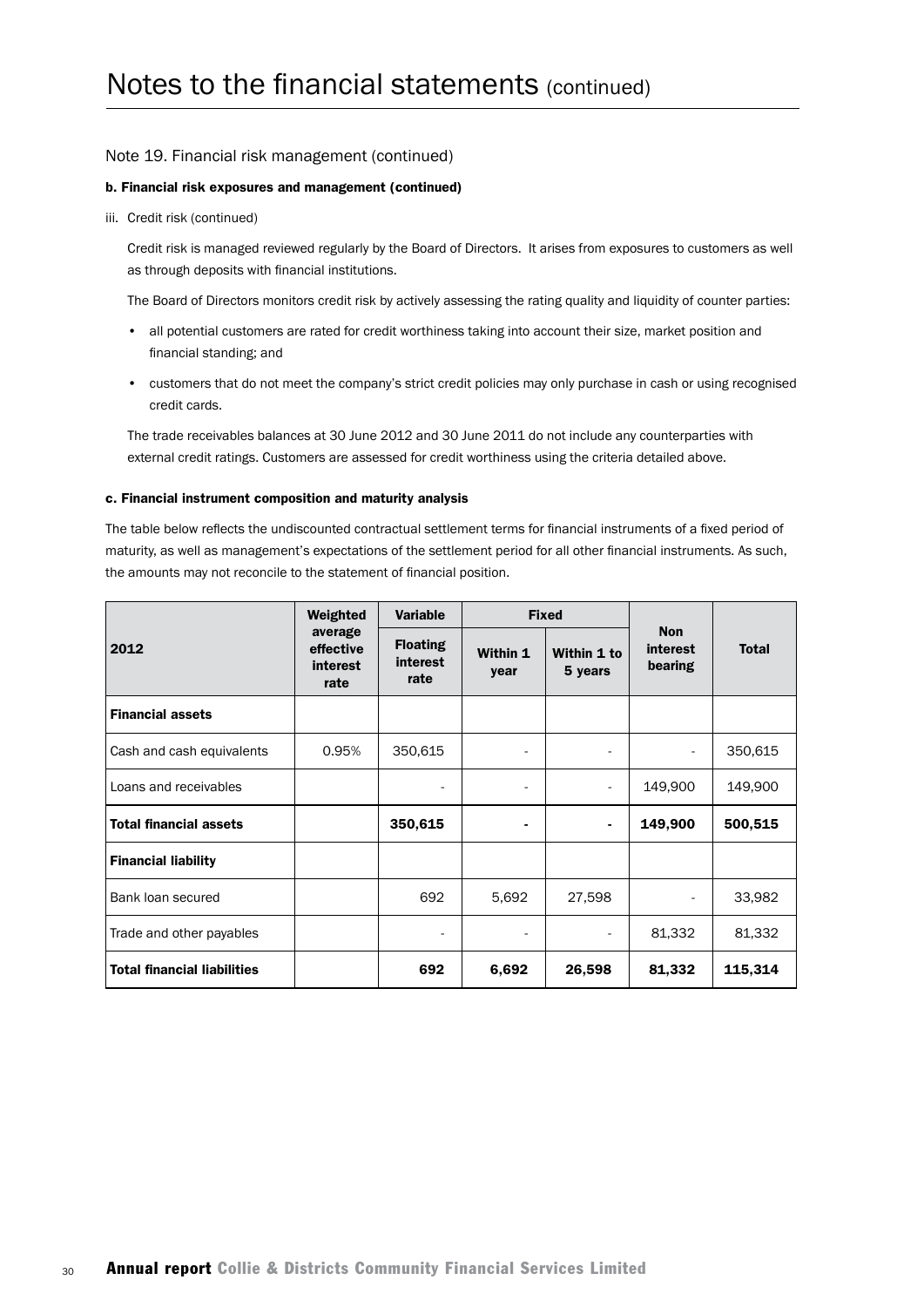#### Note 19. Financial risk management (continued)

#### c. Financial instrument composition and maturity analysis (continued)

|                                    | Weighted                                 | <b>Variable</b>                     | <b>Fixed</b>     |                        |                                   |              |
|------------------------------------|------------------------------------------|-------------------------------------|------------------|------------------------|-----------------------------------|--------------|
| 2011                               | average<br>effective<br>interest<br>rate | <b>Floating</b><br>interest<br>rate | Within 1<br>year | Within 1 to<br>5 years | <b>Non</b><br>interest<br>bearing | <b>Total</b> |
| <b>Financial assets</b>            |                                          |                                     |                  |                        |                                   |              |
| Cash and cash equivalents          | 3.45%                                    | 273,786                             | ۰                | ۰                      | ٠                                 | 273,786      |
| Loans and receivables              |                                          |                                     | ٠                | ٠                      | 99,605                            | 99,605       |
| <b>Total financial assets</b>      |                                          | 273,786                             | ۰                |                        | 99,605                            | 373,391      |
| <b>Financial liability</b>         |                                          |                                     |                  |                        |                                   |              |
| Bank overdraft secured             |                                          | 383                                 |                  |                        |                                   | 383          |
| Bank loan secured                  | 7.61%                                    |                                     | 6,504            | 33,291                 | 40,764                            | 39,795       |
| Trade and other payables           |                                          |                                     |                  |                        | 13,125                            | 13,125       |
| <b>Total financial liabilities</b> |                                          | 383                                 | 6,504            | 33,291                 | 13,125                            | 53,303       |

|                                                                | 2012<br>s | 2011<br>S |
|----------------------------------------------------------------|-----------|-----------|
| Trade and sundry payables are expected to be paid as followed: |           |           |
| Less than 6 months                                             | 81.332    | 13.125    |

#### d. Net fair values

The net fair values of investments have been valued at the quoted market bid price at reporting date adjusted for transaction costs expected to be incurred. For other assets and other liabilities the net fair value approximates their carrying value. No financial assets and financial liabilities are readily traded on organised markets in standardised form other than investments. Financial assets where the carrying amount exceeds net fair values have not been written down as the company intends to hold these assets to maturity.

The aggregate net fair values and carrying amounts of financial assets and financial liabilities are disclosed in the statement of financial position and in the notes to the financial statements.

Fair values are materially in line with carrying values.

#### e. Sensitivity analysis

i. Interest rate risk

The company has performed a sensitivity analysis relating to its exposure to interest rate risk at reporting date. This sensitivity analysis demonstrates the effect on the current year results and equity which could result from a change in these risks.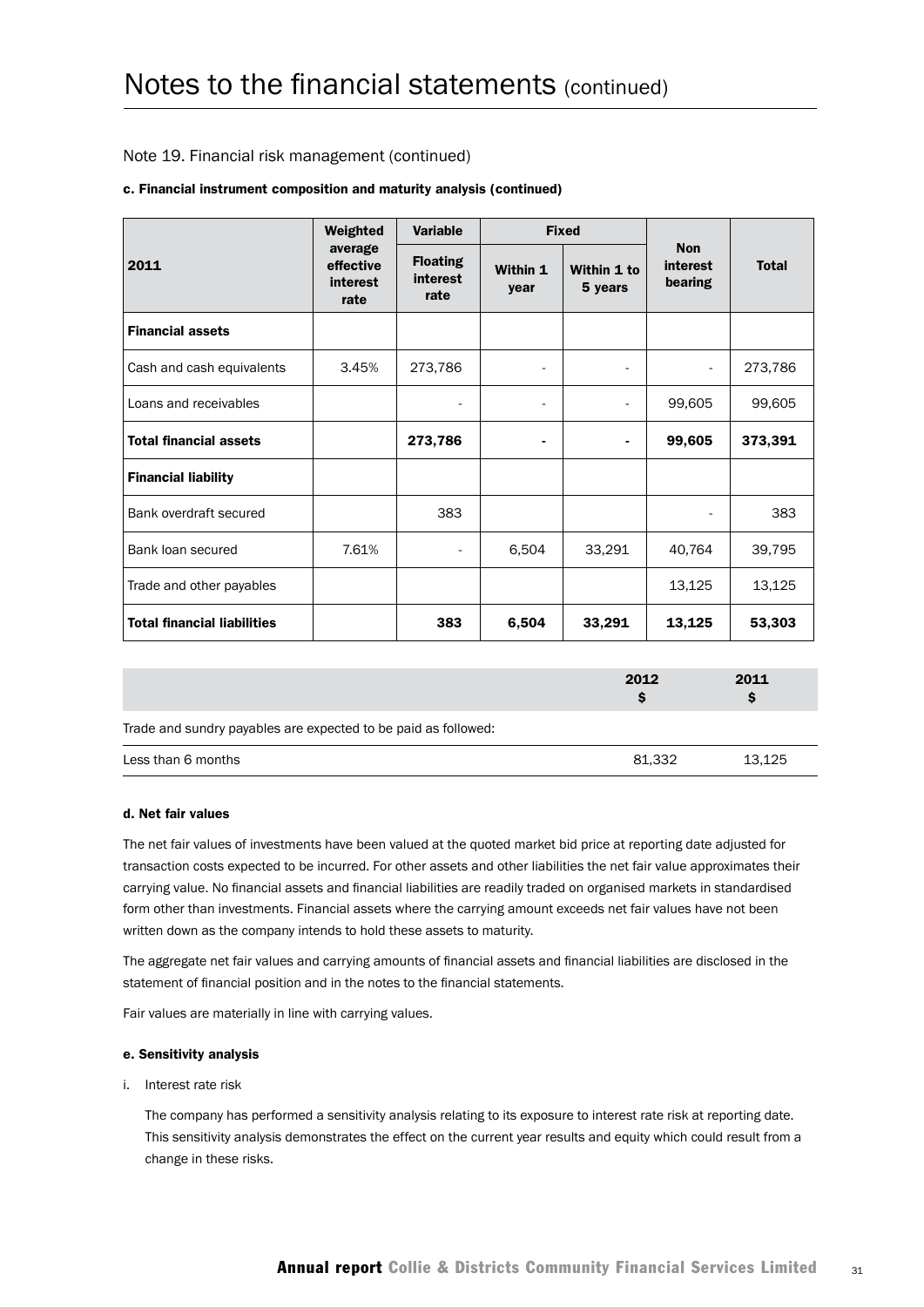#### Note 19. Financial risk management (continued)

#### e. Sensitivity analysis (continued)

ii. Interest rate sensitivity analysis

At the reporting date 30 June 2012, the effect on profit and equity as a result of changes in the interest rate, with all other variables remaining constant would be as follows:

|                            | Carrying | $-2%$               |                     | $+2%$               |                     |
|----------------------------|----------|---------------------|---------------------|---------------------|---------------------|
| 2012<br>amount<br>\$       |          | <b>Profit</b><br>\$ | <b>Equity</b><br>\$ | <b>Profit</b><br>\$ | <b>Equity</b><br>\$ |
| <b>Financial assets</b>    |          |                     |                     |                     |                     |
| Cash and cash equivalents  | 350,615  | (7,012)             | (7,012)             | 7,012               | 7,012               |
| <b>Financial liability</b> |          |                     |                     |                     |                     |
| Bank loan secured          | 692      | 14                  | 14                  | (14)                | (14)                |

|                            | <b>Carrying</b> | $-2%$               |                     | $+2%$               |                     |
|----------------------------|-----------------|---------------------|---------------------|---------------------|---------------------|
| 2011                       | amount<br>\$    | <b>Profit</b><br>\$ | <b>Equity</b><br>\$ | <b>Profit</b><br>\$ | <b>Equity</b><br>\$ |
| <b>Financial assets</b>    |                 |                     |                     |                     |                     |
| Cash and cash equivalents  | 273,786         | (5, 476)            | (5, 476)            | 5,476               | 5,476               |
| <b>Financial liability</b> |                 |                     |                     |                     |                     |
| Bank loan secured          | 383             | 8                   | 8                   | (8)                 | (8)                 |

The above interest rate sensitivity analysis has been performed on the assumption that all other variables remain unchanged. The company has no exposure to fluctuations in foreign currency.

# Note 20. Operating segments

#### Types of products and services by segment

The company operates in the financial services sector as a branch of Bendigo and Adelaide Bank in Western Australia.

#### Major customers

The company operates under the terms of a franchise agreement with Bendigo and Adelaide Bank, which accounts for all of the franchise margin income.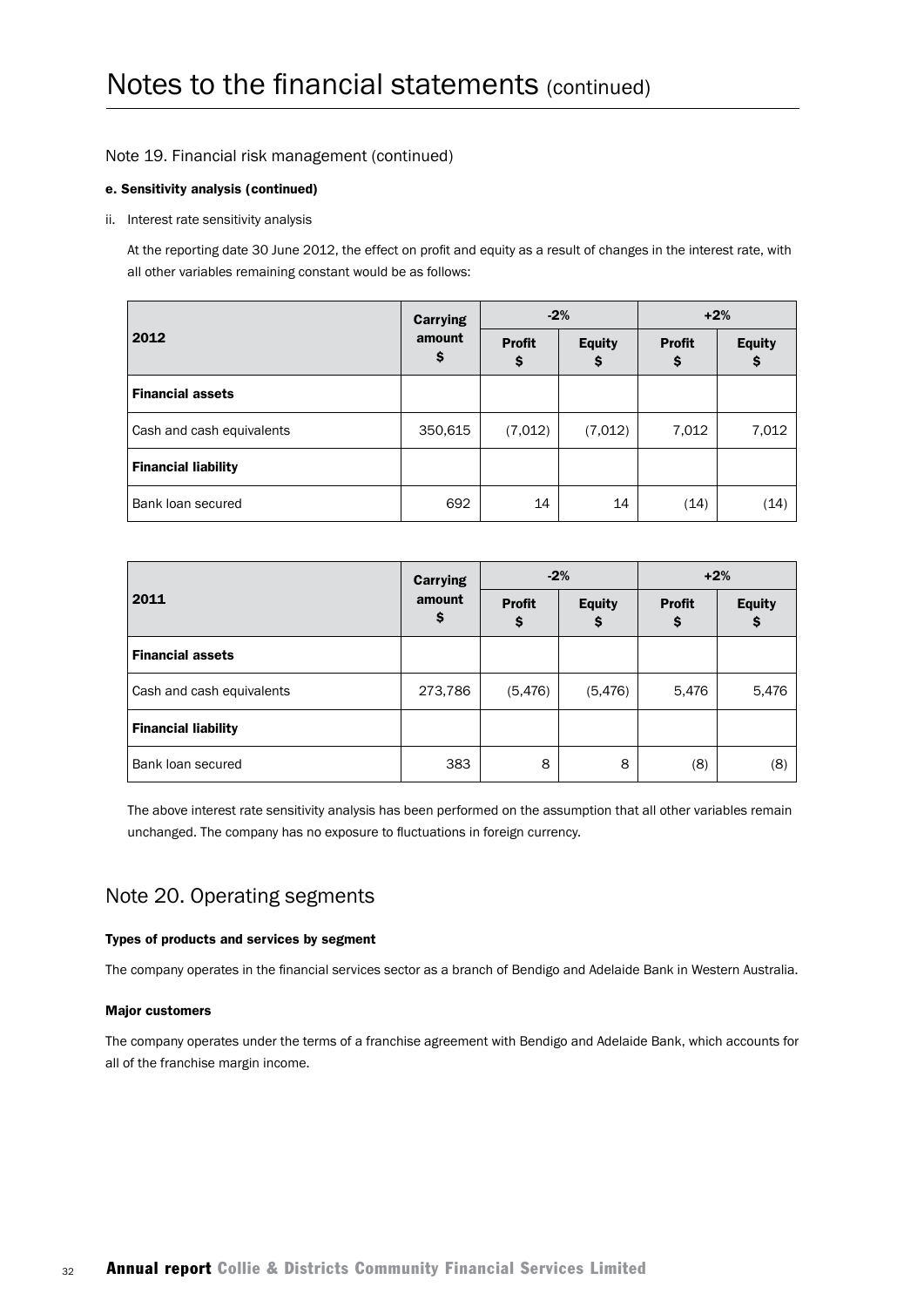# Note 21. Events after the statement of financial position date

No matters or circumstances have arisen since the end of the financial year that significantly affected or may significantly affect the operations of the company, the results of those operations, or the state of affairs of the company in subsequent financial years.

# Note 22. Contingent liabilities and contingent assets

There were no contingent liabilities or contingent assets at the reporting date.

|    |                                                                                                     | 2012<br>Ś  | 2011<br>\$. |
|----|-----------------------------------------------------------------------------------------------------|------------|-------------|
|    | Note 23. Tax                                                                                        |            |             |
|    | a. Liability                                                                                        |            |             |
|    | Current                                                                                             |            |             |
|    | Income tax                                                                                          | (184, 910) | (28, 805)   |
|    | b. Assets                                                                                           |            |             |
|    | Deferred tax assets comprise:                                                                       |            |             |
|    | Provisions                                                                                          | 14,122     | 17,344      |
|    |                                                                                                     | 14,122     | 17,344      |
|    | c. Reconciliations                                                                                  |            |             |
| i. | <b>Gross movements</b>                                                                              |            |             |
|    | The overall movement in the deferred tax account is as follows:                                     |            |             |
|    | Opening balance                                                                                     | 17,344     | 12,307      |
|    | Credit to statement of comprehensive income                                                         | (3,222)    | 5,037       |
|    | <b>Closing balance</b>                                                                              | 14,122     | 17,344      |
|    | ii. Deferred tax assets                                                                             |            |             |
|    | The movement in deferred tax assets for each temporary difference<br>during the year is as follows: |            |             |
|    | Provisions                                                                                          |            |             |
|    | Opening balance                                                                                     | 17,344     | 12,307      |
|    | Credit to the statement of comprehensive income                                                     | (3,222)    | 5,037       |
|    | <b>Closing balance</b>                                                                              | 14,122     | 17,344      |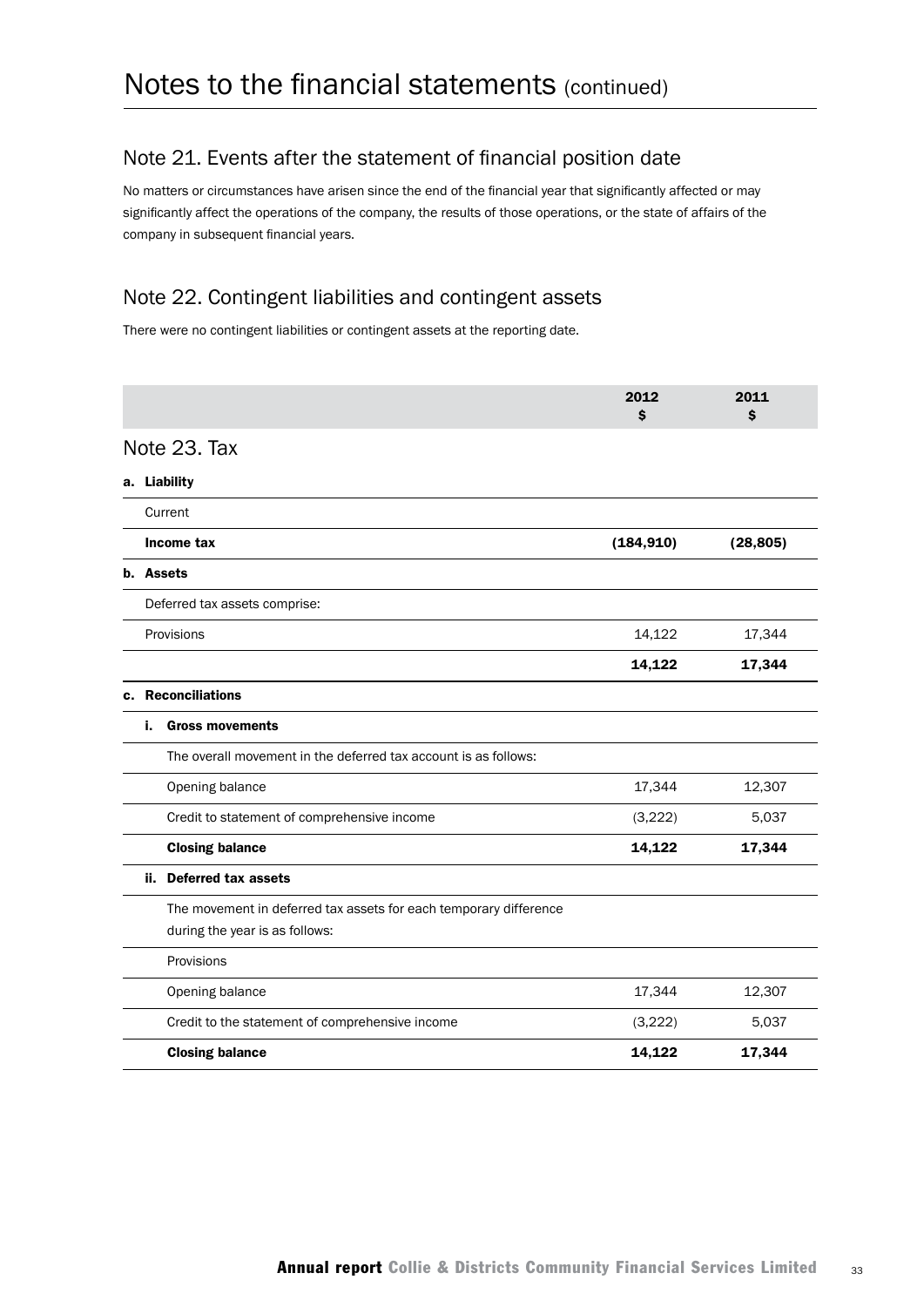### Note 24. Economic dependency – Bendigo and Adelaide Bank

The company has entered into a franchise agreement with Bendigo and Adelaide Bank that governs the management of the **Community Bank®** branches at Collie, Western Australia.

The branches operate as a franchise of Bendigo Bank, using the name "Bendigo Bank" and the logo and system of operations of Bendigo Bank. The company manages the **Community Bank®** branches on behalf of the Bendigo Bank, however all transactions with customers conducted through the **Community Bank®** branches are effectively conducted between the customers and Bendigo Bank.

All deposits are made with Bendigo Bank, and all personal and investment products are products of Bendigo Bank, with the company facilitating the provision of those products. All loans, leases or hire purchase transactions, issues of new credit or debit cards, temporary or bridging finance and any other transaction that involves creating a new debt, or increasing or changing the terms of an existing debt owed to Bendigo Bank, must be approved by Bendigo Bank. All credit transactions are made with Bendigo Bank, and all credit products are products of Bendigo Bank.

Bendigo Bank provides significant assistance in establishing and maintaining the Community Bank® branch franchise operations. It also continues to provide ongoing management and operational support, and other assistance and guidance in relation to all aspects of the franchise operation, including advice in relation to:

- Advice and assistance in relation to the design, layout and fit out of the Community Bank® branches;
- Training for the Branch Manager and other employees in banking management systems and interface protocol;
- Methods and procedures for the sale of products and provision of services;
- Security and cash logistic controls;
- Calculation of company revenue and payment of many operating and administrative expenses;
- The formulation and implementation of advertising and promotional programs; and
- Sales techniques and proper customer relations.

## Note 25. Company details

The registered office and principal place of business of the company is:

70 Forrest Street, Collie WA 6225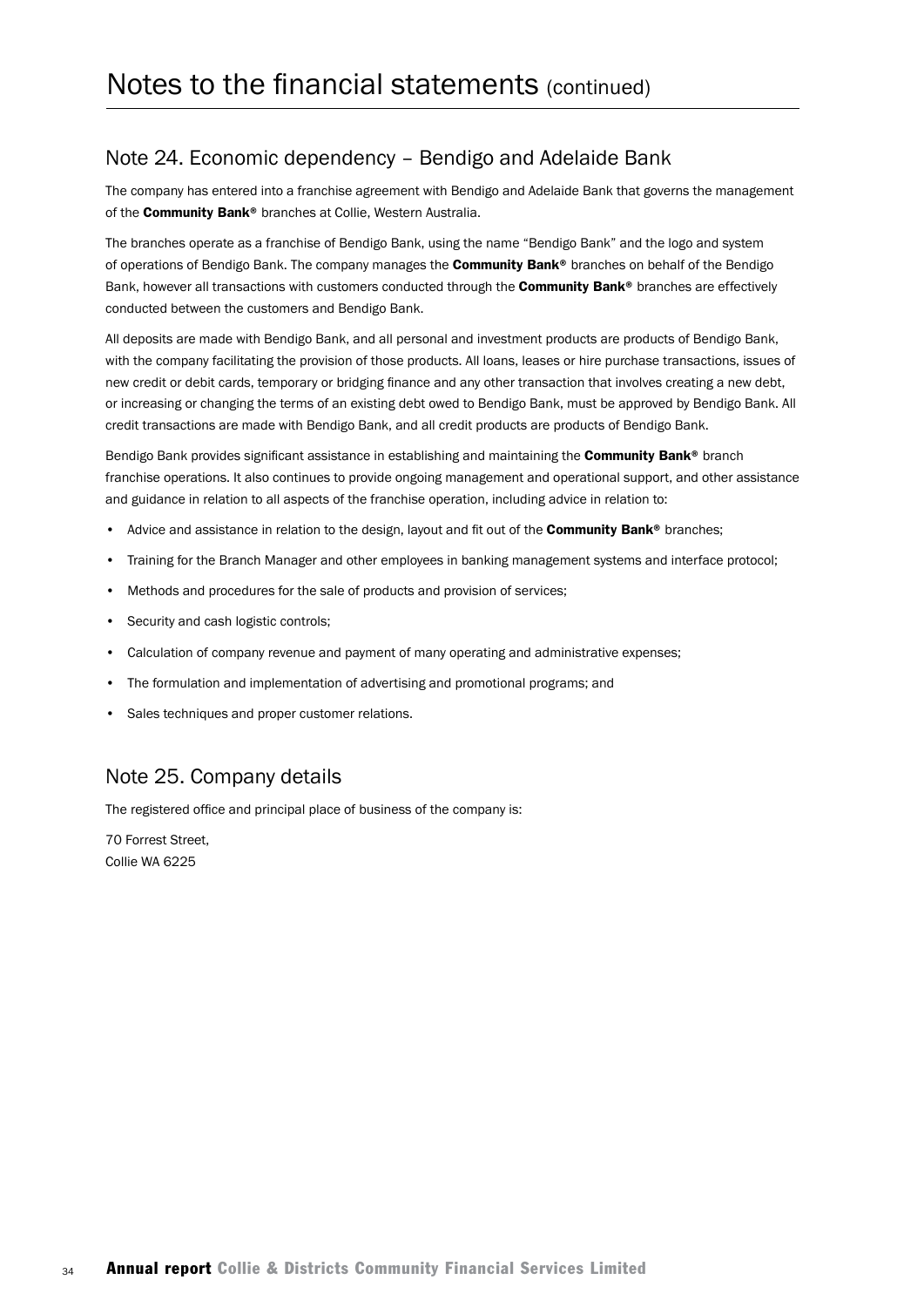# Directors' declaration

The Directors of the company declare that:

- 1. the accompanying financial statements and notes are in accordance with the Corporations Act 2001 and:
	- a. comply with Australian Accounting Standards; and
	- b. give a true and fair view of the financial position as at 30 June 2012 and of the performance for the year ended on that date of the company;
- 2. the financial statements and notes thereto comply with International Financial Reporting Standards, as disclosed in Note 1; and
- 3. in the Directors' opinion there are reasonable grounds to believe that the company will be able to pay its debts as and when they become due and payable; and

This declaration is made in accordance with a resolution of the Board of Directors.

Glyn Yates Director

Dated 12 September 2012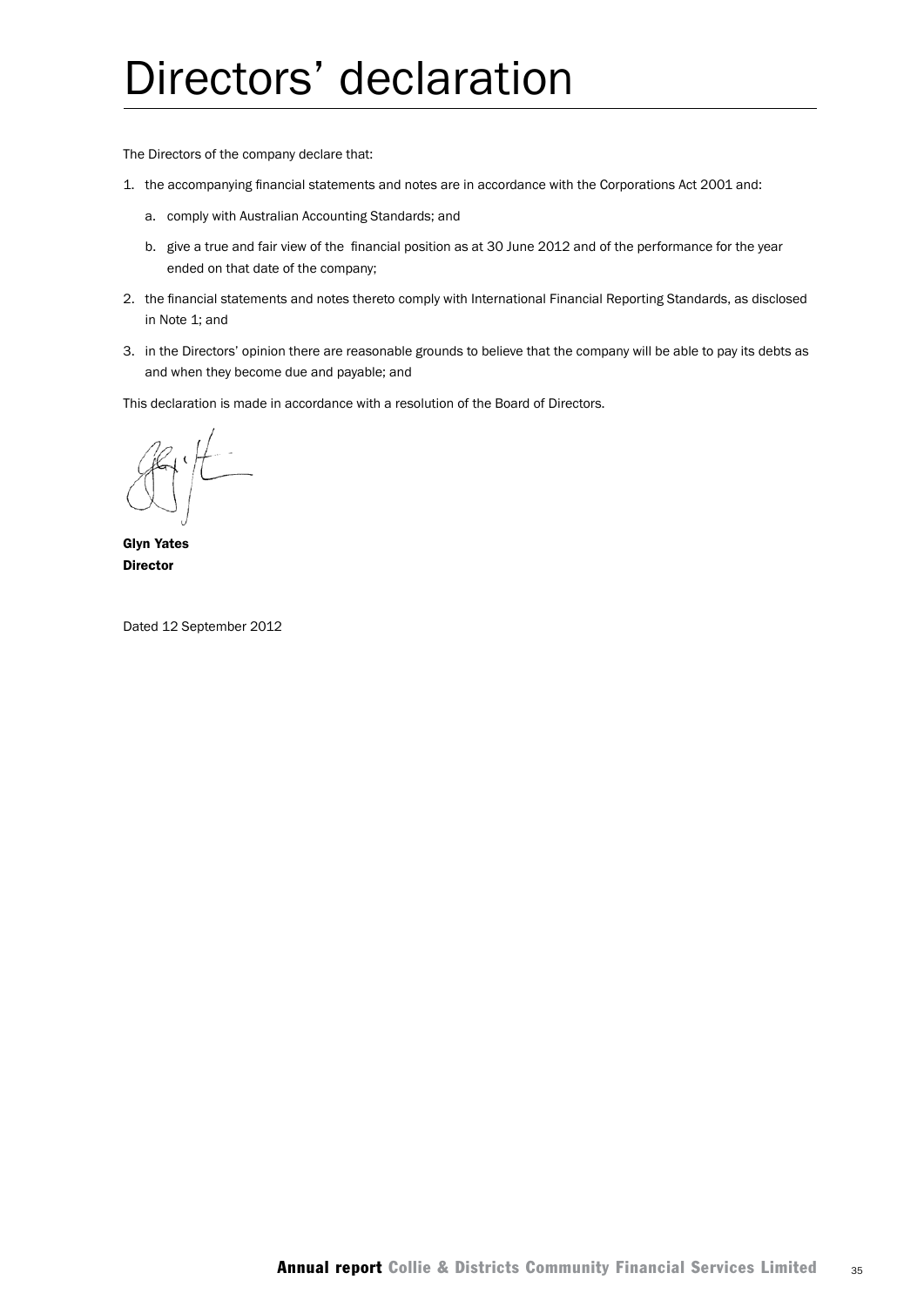# Independent audit report



8 St George's Terrace Perth WA 6000 GPO Box R1253 Perth WA 6844 T+61 8 9261 9100 F+61 8 9261 9101 www.rsmi.com.au

#### **INDEPENDENT AUDITOR'S REPORT** TO THE MEMBERS OF **COLLIE & DISTRICTS COMMUNITY FINANCIAL SERVICES LIMITED**

#### **Report on the Financial Report**

We have audited the accompanying financial report of Collie & Districts Community Financial Services Limited ("the company"), which comprises the statement of financial position as at 30 June 2012, the statement of comprehensive income, statement of changes in equity and statement of cash flows for the year then ended, notes comprising a summary of significant accounting policies and other explanatory information and the directors' declaration.

#### Directors' Responsibility for the Financial Report

The directors of the company are responsible for the preparation of the financial report that gives a true and fair view in accordance with Australian Accounting Standards and the Corporations Act 2001 and for such internal control as the directors determine is necessary to enable the preparation of the financial report that is free from material misstatement, whether due to fraud or error. In Note 1, the directors also state, in accordance with Accounting Standard AASB 101 Presentation of Financial Statements, that the financial statements comply with International Financial Reporting Standards.

#### Auditor's Responsibility

Our responsibility is to express an opinion on the financial report based on our audit. We conducted our audit in accordance with Australian Auditing Standards. These Auditing Standards require that we comply with relevant ethical requirements relating to audit engagements and plan and perform the audit to obtain reasonable assurance about whether the financial report is free from material misstatement.

An audit involves performing procedures to obtain audit evidence about the amounts and disclosures in the financial report. The procedures selected depend on the auditor's judgement, including the assessment of the risks of material misstatement of the financial report, whether due to fraud or error. In making those risk assessments, the auditor considers internal control relevant to the entity's preparation and fair presentation of the financial report in order to design audit procedures that are appropriate in the circumstances, but not for the purpose of expressing an opinion on the effectiveness of the entity's internal control. An audit also includes evaluating the appropriateness of accounting policies used and the reasonableness of accounting estimates made by the directors, as well as evaluating the overall presentation of the financial report.

We believe that the audit evidence we have obtained is sufficient and appropriate to provide a basis for our audit opinion.

Liability limited by a scheme approved<br>under Professional Standards Legislation Maior Offices in: Major Offices in:<br>Perth, Sydney, Melbourne,<br>Adelaide and Canberra ABN 36 965 185 036

RSM Bird Cameron Partners is a member of the RSM network. Each member HSM BIR Cameron Partners is a member of the HSM network. Each member<br>of the RSM network is an independent accounting and advisory firm which<br>practises in its own right. The RSM network is not itself a separate legal entity

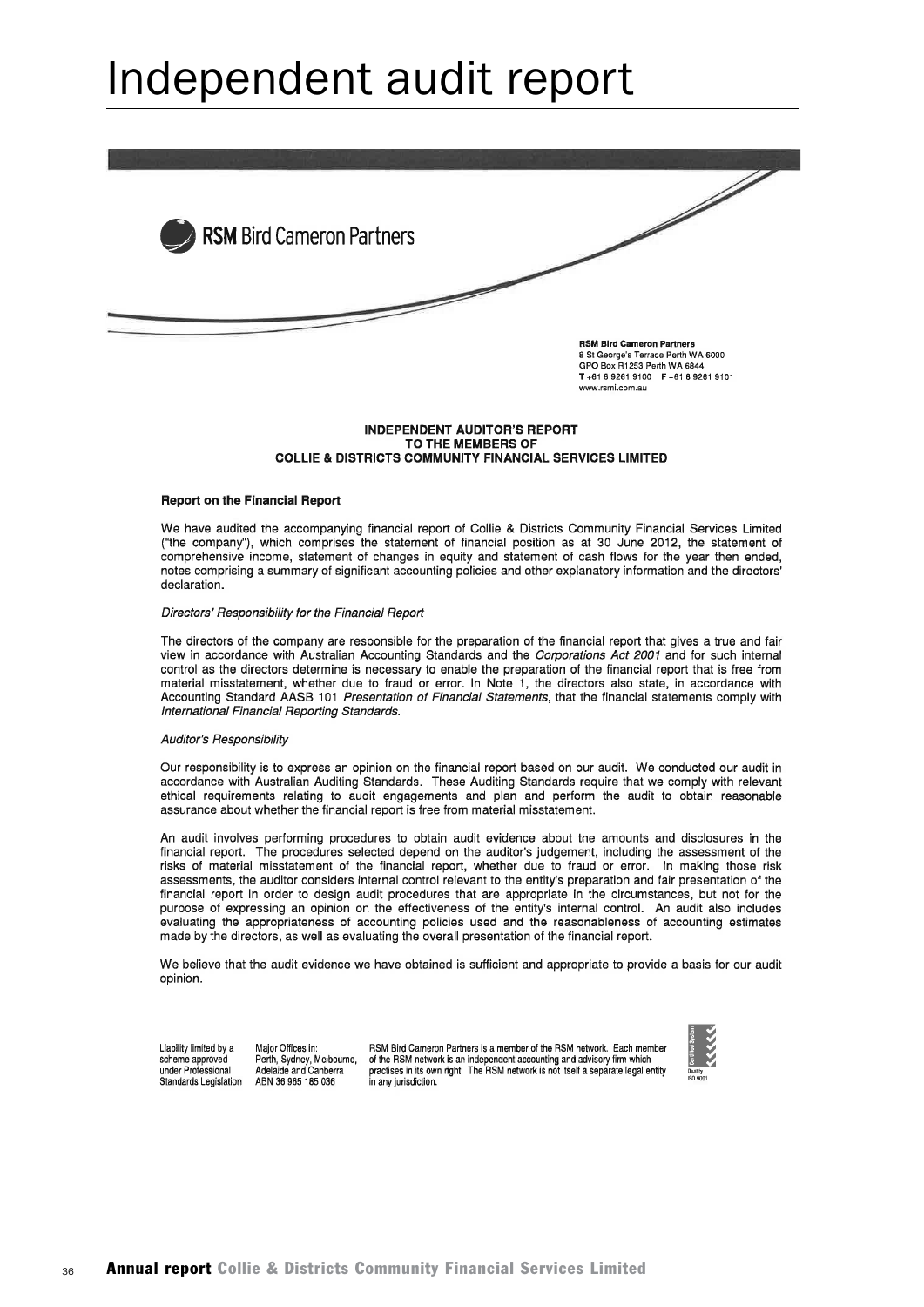

#### Independence

In conducting our audit, we have complied with the independence requirements of the Corporations Act 2001. We confirm that the independence declaration required by the Corporations Act 2001, which has been given to the directors of Collie & Districts Community Financial Services Limited, would be in the same terms if given to the directors as at the time of this auditor's report.

#### Opinion

In our opinion:

- the financial report of Collie & Districts Community Financial Services Limited is in accordance with the  $(a)$ Corporations Act 2001, including:
	- $(i)$ giving a true and fair view of the company's financial position as at 30 June 2012 and of its performance for the year ended on that date; and
	- complying with Australian Accounting Standards and the Corporations Regulations 2001; and  $(ii)$
- $(b)$ the financial report also complies with International Financial Reporting Standards as disclosed in Note 1.

Rsm Bird Cameron Partners

**RSM BIRD CAMERON PARTNERS** 

Perth, WA Dated: 17 September 2012 **TUTU PHONG** Partner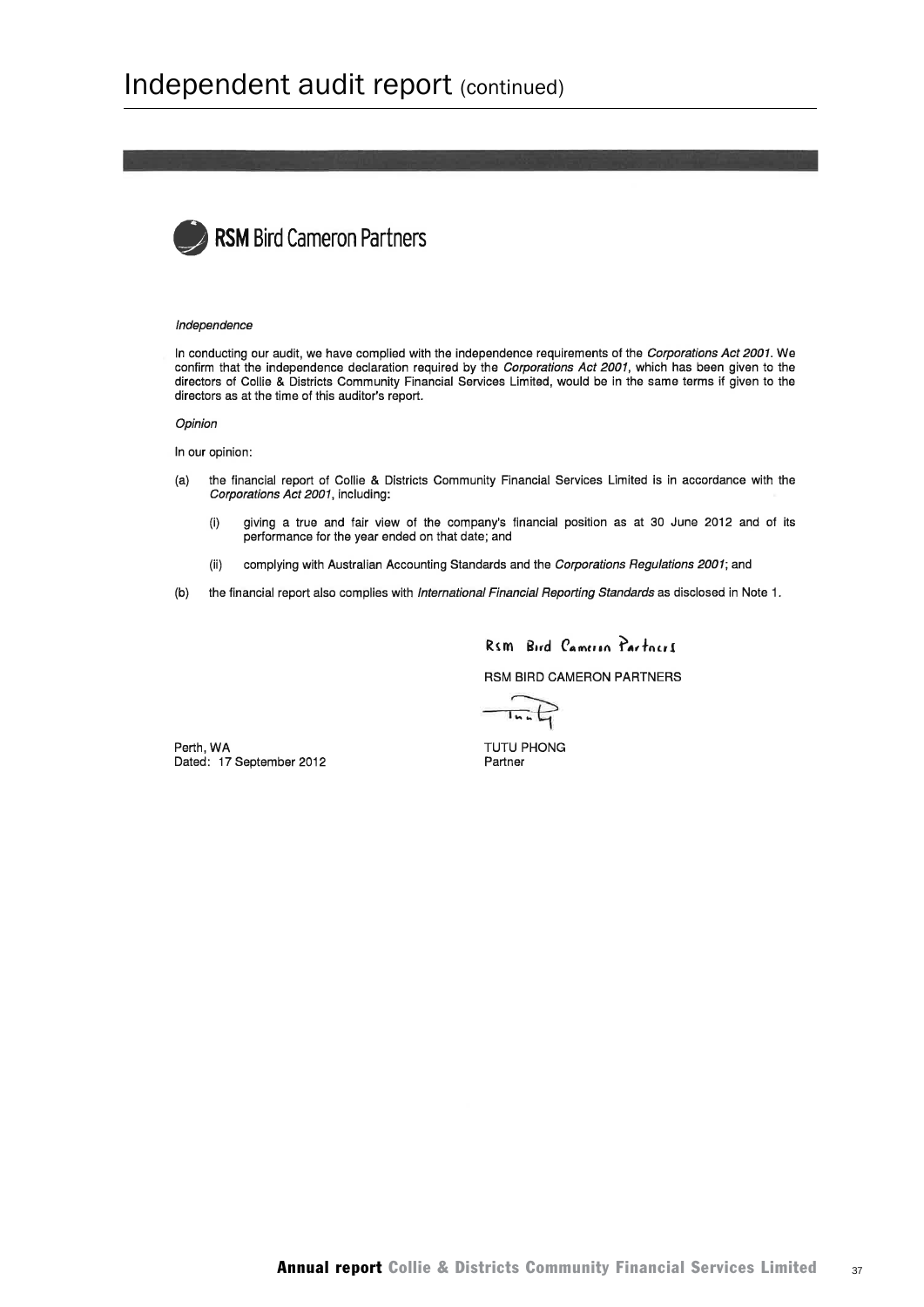Annual report Collie & Districts Community Financial Services Limited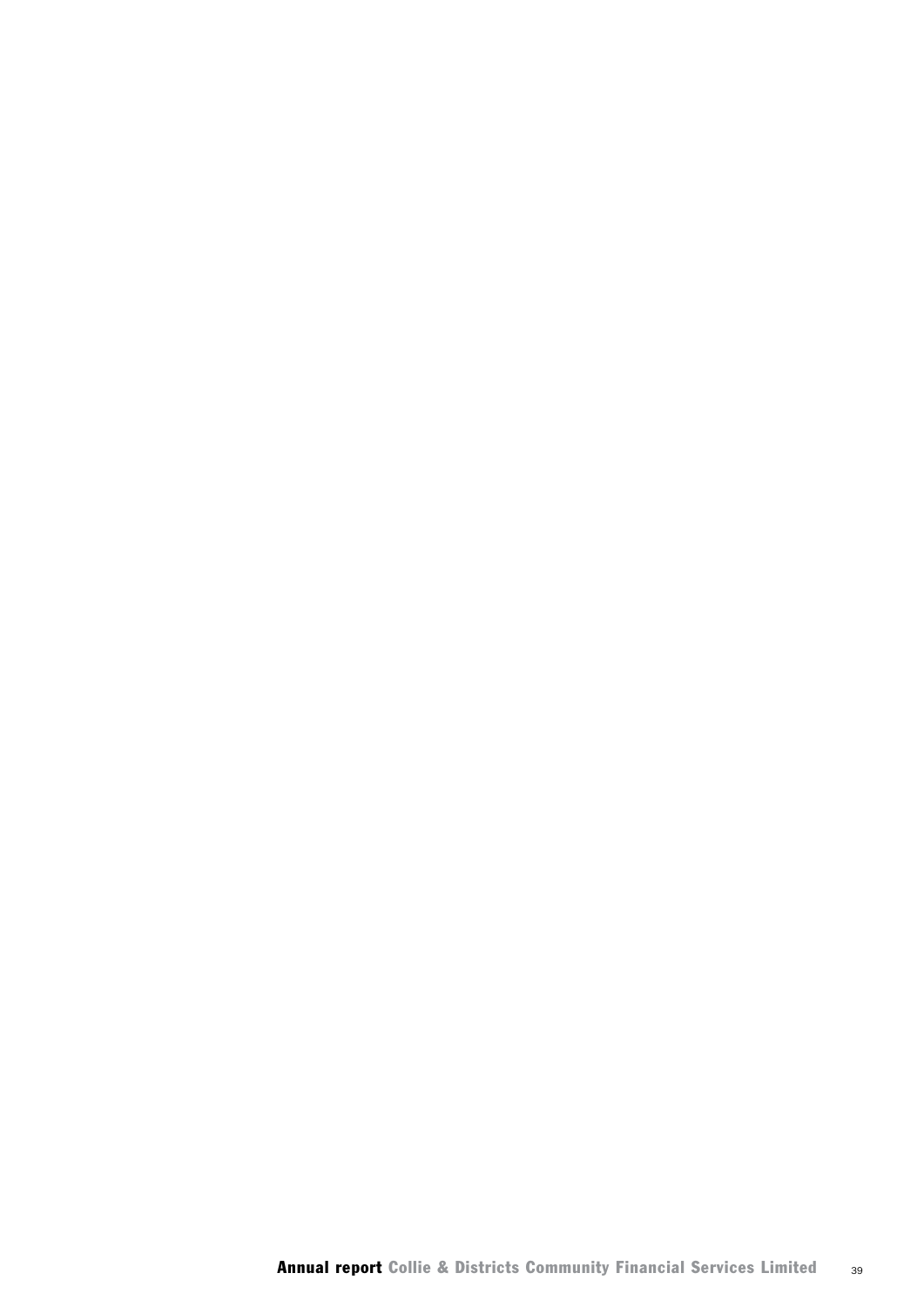Annual report Collie & Districts Community Financial Services Limited